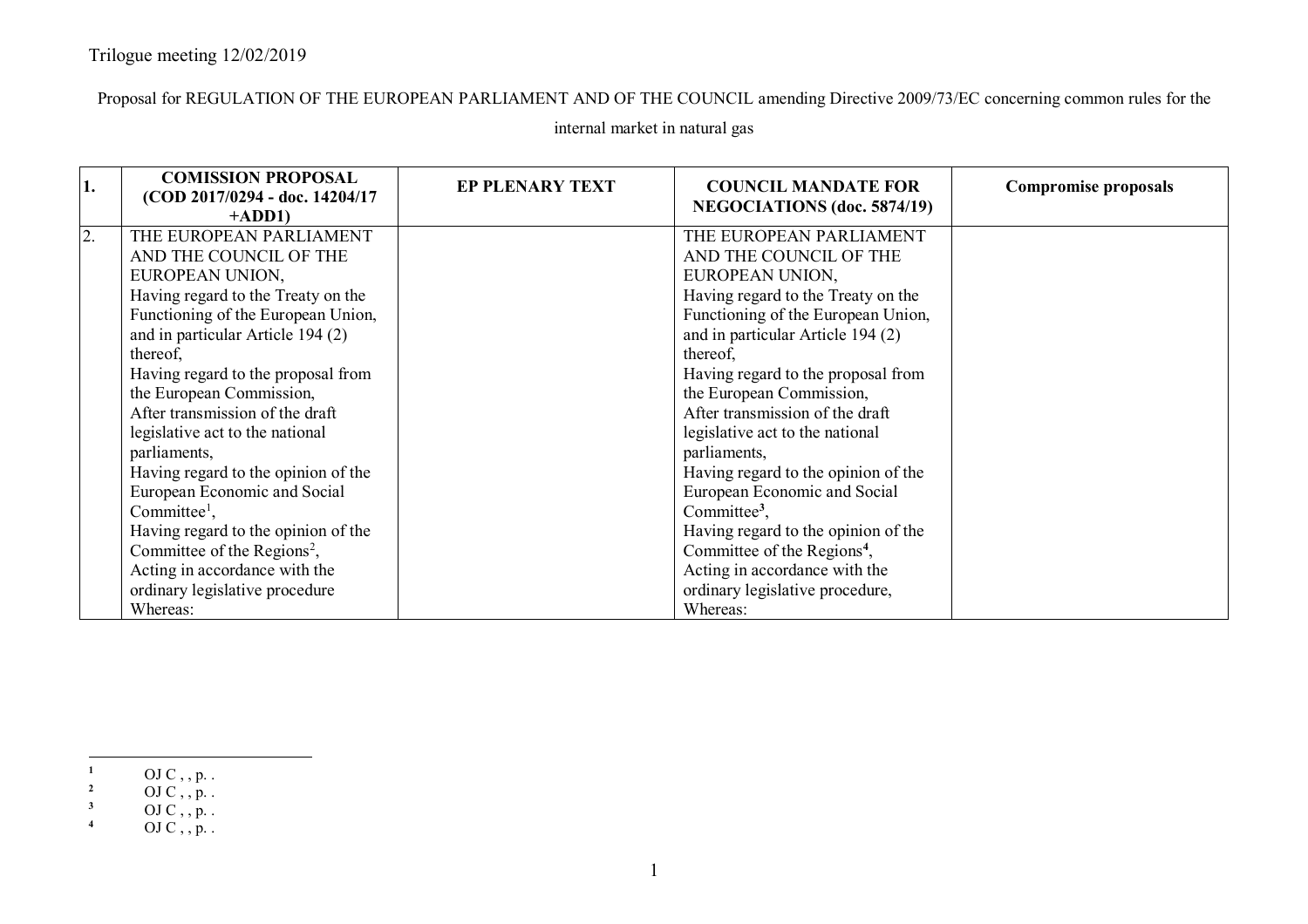| $\overline{3}$ . | The internal market in natural<br>(1)            | The internal market in natural<br>(1)            |
|------------------|--------------------------------------------------|--------------------------------------------------|
|                  | gas, which has been progressively                | gas, which has been progressively                |
|                  | implemented throughout the Union                 | implemented throughout the Union                 |
|                  | since 1999, aims to deliver real                 | since 1999, aims to deliver real                 |
|                  | choice for all consumers in the                  | choice for all consumers in the                  |
|                  | Union, be they citizens or businesses,           | Union, be they citizens or businesses,           |
|                  | new business opportunities,                      | new business opportunities and fair              |
|                  | competitive prices, efficient                    | conditions of competition,                       |
|                  | investment signals and a higher                  | competitive prices, efficient                    |
|                  | standard of service, and to contribute           | investment signals and a higher                  |
|                  | to security of supply and                        | standard of service, and to contribute           |
|                  | sustainability.                                  | to security of supply and                        |
|                  |                                                  | sustainability.                                  |
| 4.               | Directive 2003/55/EC of the<br>(2)               | Directive 2003/55/EC of the<br>(2)               |
|                  | European Parliament and of the                   | European Parliament and of the                   |
|                  | Council <sup>5</sup> and Directive 2009/73/EC    | Council <sup>7</sup> and Directive 2009/73/EC    |
|                  | of the European Parliament and of                | of the European Parliament and of                |
|                  | the Council <sup>6</sup> have made a significant | the Council <sup>8</sup> have made a significant |
|                  | contribution towards the creation of             | contribution towards the creation of             |
|                  | the internal market in natural gas               | the internal market in natural gas.              |

<sup>&</sup>lt;sup>5</sup> Directive 2003/55/EC of the European Parliament and of the Council of 26 June 2003 concerning common rules for the internal market in natural gas (OJ L 176, 15.7.2003, p. 57).

<sup>&</sup>lt;sup>6</sup> Directive 2009/73/EC of the European Parliament and of the Council of 13 July 2009 concerning common rules for the internal market in natural gas and repealing Directive 2003/55/EC (OJ L 211, 14.8.2009, p. 94).

<sup>&</sup>lt;sup>7</sup> Directive 2003/55/EC of the European Parliament and of the Council of 26 June 2003 concerning common rules for the internal market in natural gas (OJ L 176, 15.7.2003, p. 57).

<sup>&</sup>lt;sup>8</sup> Directive 2009/73/EC of the European Parliament and of the Council of 13 July 2009 concerning common rules for the internal market in natural gas and repealing Directive 2003/55/EC (OJ L 211, 14.8.2009, p. 94).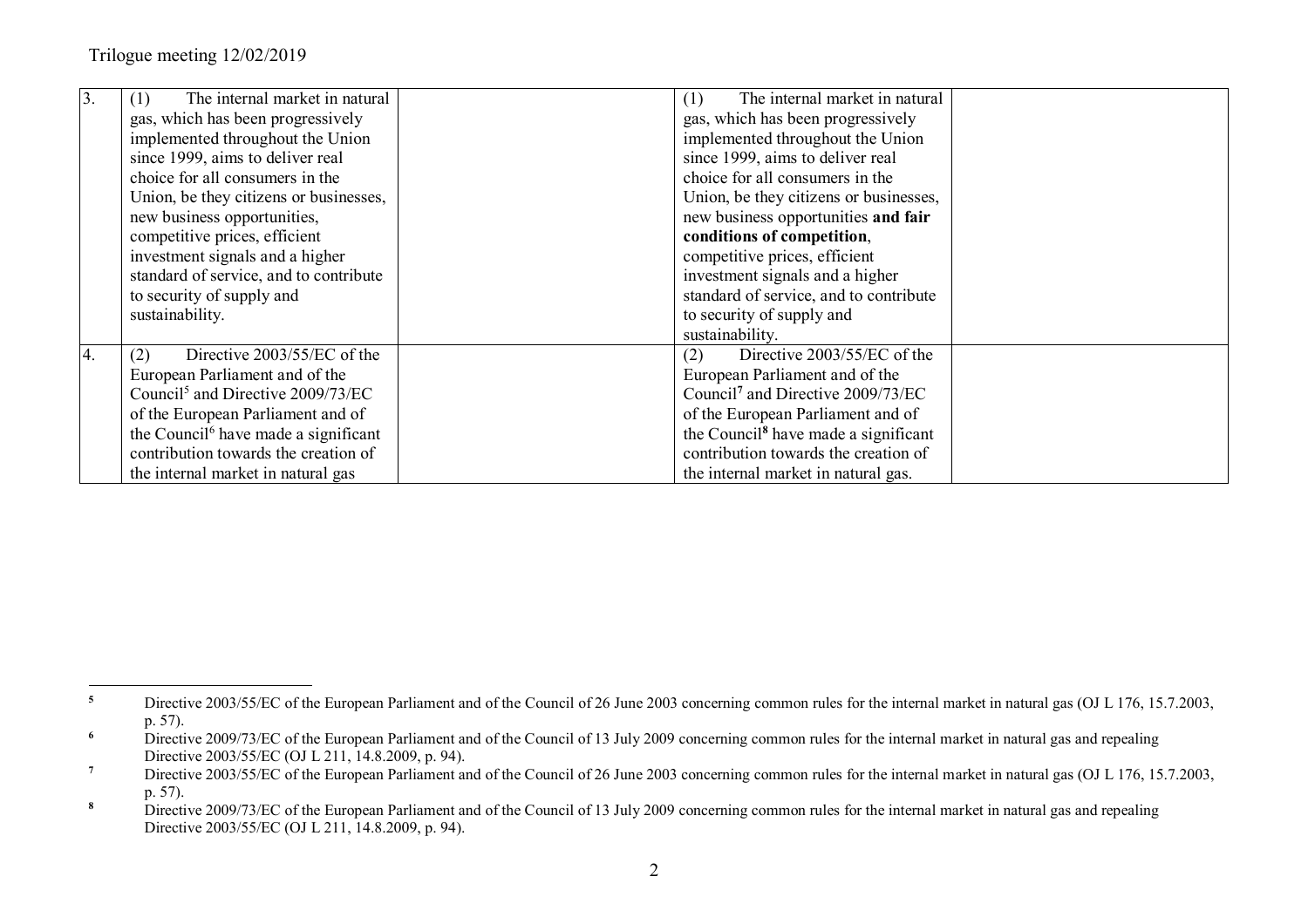| 5. |                                         | AM1                                      | (3)<br>This Directive seeks to        |  |
|----|-----------------------------------------|------------------------------------------|---------------------------------------|--|
|    | This Directive seeks to<br>(3)          | (3)<br>This Directive seeks to           | address [] obstacles to the           |  |
|    | address the remaining obstacles to the  | address the remaining obstacles to the   | completion of the internal market in  |  |
|    | completion of the internal market in    | completion of the internal market in     | natural gas resulting from the non-   |  |
|    | natural gas resulting from the non-     | natural gas resulting from the non-      | application of Union market rules to  |  |
|    | application of Union market rules to    | application of Union market rules to     | gas [] transmission lines to and      |  |
|    | gas pipelines to and from third         | gas pipelines to and from third          | from third countries. The             |  |
|    | countries. The amendments               | countries. The amendments                | amendments introduced by this         |  |
|    | introduced by this Directive will       | introduced by this Directive will        | Directive will ensure that the rules  |  |
|    | ensure that the rules applicable to gas | ensure that the rules applicable to gas  | applicable to gas transmission []     |  |
|    | transmission pipelines connecting       | transmission pipelines connecting        | lines connecting two or more          |  |
|    | two or more Member States, are also     | two or more Member States, are also      | Member States, are also applicable to |  |
|    | applicable to pipelines to and from     | applicable to pipelines to and from      | [ ] gas transmission lines to and     |  |
|    | third countries within the Union. This  | third countries within the Union that    | from third countries within the       |  |
|    | will establish consistency of the legal | have a significant impact on the         | Union. This will establish            |  |
|    | framework within the Union while        | Union's internal market in natural       | consistency of the legal framework    |  |
|    | avoiding distortion of competition in   | gas. This will establish consistency     | within the Union while avoiding       |  |
|    | the internal energy market in the       | of the legal framework within the        | distortion of competition in the      |  |
|    | Union. It will also enhance             | Union as well as provide for             | internal energy market in the Union   |  |
|    | transparency and provide legal          | necessary reflection of strategic        | and negative security of supply       |  |
|    | certainty as regards the applicable     | interests of all Member States and       | impacts. It will also enhance         |  |
|    | legal regime to market participants,    | the Union's overall security of          | transparency and provide legal        |  |
|    | in particular investors in gas          | supply and energy independence,          | certainty as regards the applicable   |  |
|    | infrastructure and network users.       | while avoiding distortion of             | legal regime to market participants,  |  |
|    |                                         | competition in the internal energy       | in particular investors in gas        |  |
|    |                                         | market in the Union. It will also        | infrastructure and network users.     |  |
|    |                                         | enhance transparency and provide         |                                       |  |
|    |                                         | legal certainty as regards the           |                                       |  |
|    |                                         | applicable legal regime to market        |                                       |  |
|    |                                         | participants, in particular investors in |                                       |  |
|    |                                         | gas infrastructure and network users.    |                                       |  |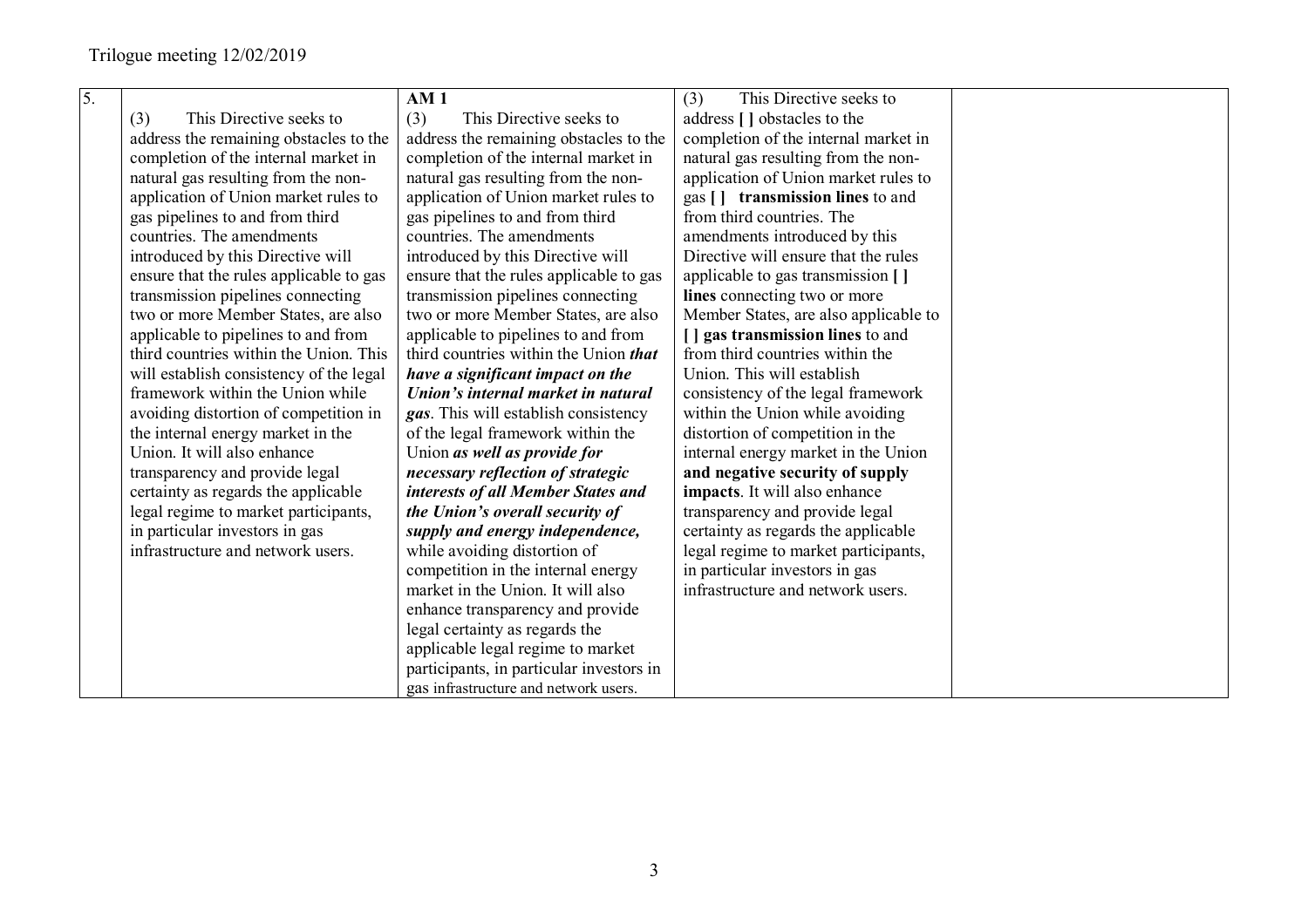| 6. |                                         | AM <sub>2</sub>                                             |                                         |  |
|----|-----------------------------------------|-------------------------------------------------------------|-----------------------------------------|--|
|    | To take account of the<br>(4)           | (4)<br>In order to <i>complete the</i>                      | (4)<br>To take account of the           |  |
|    | previous lack of specific Union rules   | <b>Energy</b> Union <i>and to apply its</i> rules           | previous lack of specific Union rules   |  |
|    | applicable to gas pipelines to and      | to gas pipelines to and from third                          | applicable to gas [] transmission       |  |
|    | from third countries, Member States     | countries, in full accordance with                          | lines to and from third countries,      |  |
|    | should be able to grant derogations     | <b>Union legislation</b> , Member States                    | Member States should be able to         |  |
|    | from certain provisions of Directive    | should be able to grant derogations                         | grant derogations from certain          |  |
|    | 2009/73/EC to such pipelines which      | from certain provisions of Directive                        | provisions of Directive 2009/73/EC      |  |
|    | are completed at the date of entry into | 2009/73/EC to such pipelines which                          | to such [] gas transmission lines       |  |
|    | force of this Directive. The relevant   | were completed <b>before</b> the date of                    | which are completed at the date of      |  |
|    | date for the application of unbundling  | <i>adoption</i> of this <i>proposal</i> , <i>only after</i> | entry into force of this Directive. The |  |
|    | models other than ownership             | a recommendation from the                                   | relevant date for the application of    |  |
|    | unbundling should be adapted for gas    | Commission, in particular as                                | unbundling models other than            |  |
|    | pipelines to and from third countries.  | regards the competition on, and the                         | ownership unbundling should be          |  |
|    |                                         | functioning and the effectiveness of,                       | adapted for gas [] transmission lines   |  |
|    |                                         | the internal energy market, security                        | to and from third countries.            |  |
|    |                                         | of supply and diversification of                            |                                         |  |
|    |                                         | energy sources and suppliers. The                           |                                         |  |
|    |                                         | relevant date for the application of                        |                                         |  |
|    |                                         | unbundling models other than                                |                                         |  |
|    |                                         | ownership unbundling should be                              |                                         |  |
|    |                                         | adapted for gas pipelines to and from                       |                                         |  |
|    |                                         | third countries.                                            |                                         |  |
| 7. |                                         |                                                             | A pipeline connecting a<br>(4a)         |  |
|    |                                         |                                                             | third-country oil or gas production     |  |
|    |                                         |                                                             | project to a processing plant or, to    |  |
|    |                                         |                                                             | a final coastal landing terminal        |  |
|    |                                         |                                                             | within a Member State should be         |  |
|    |                                         |                                                             | considered as an upstream               |  |
|    |                                         |                                                             | pipeline.                               |  |
|    |                                         |                                                             |                                         |  |
|    |                                         |                                                             | A pipeline connecting an oil or gas     |  |
|    |                                         |                                                             | production project in a Member          |  |
|    |                                         |                                                             | State to a processing plant or to a     |  |
|    |                                         |                                                             | final coastal landing terminal          |  |
|    |                                         |                                                             | within a third country should not       |  |
|    |                                         |                                                             | be considered as upstream pipeline      |  |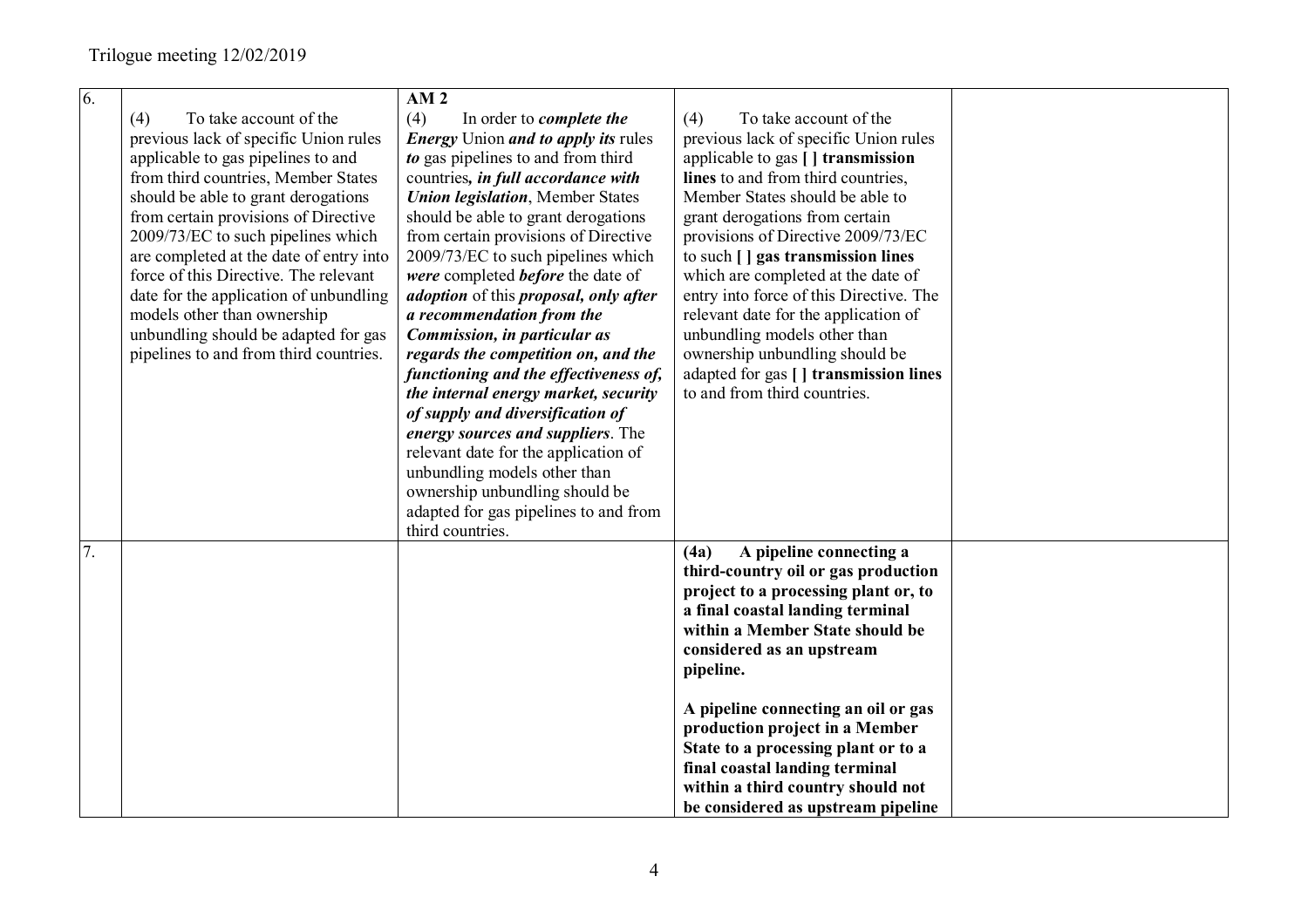|    | for the purpose of this Directive,   |
|----|--------------------------------------|
|    | since such pipelines are unlikely to |
|    | have a significant impact on the     |
|    | internal energy market.              |
| 8. | <b>Transmission system</b><br>(4b)   |
|    | operators should be free to          |
|    | conclude technical agreements with   |
|    | transmission system operators or     |
|    | other entities in third countries on |
|    | issues concerning the operation      |
|    | and interconnection of               |
|    | transmission systems, provided the   |
|    | content of such agreement is         |
|    | compatible with Union law.           |
| 9. | <b>Technical agreements</b><br>(4c)  |
|    | regarding the operation of           |
|    | transmission lines, between          |
|    | transmission system operators or     |
|    | other entities should remain in      |
|    | force, provided that they comply     |
|    | with Union law and the respective    |
|    | decisions of the national regulatory |
|    | authority.                           |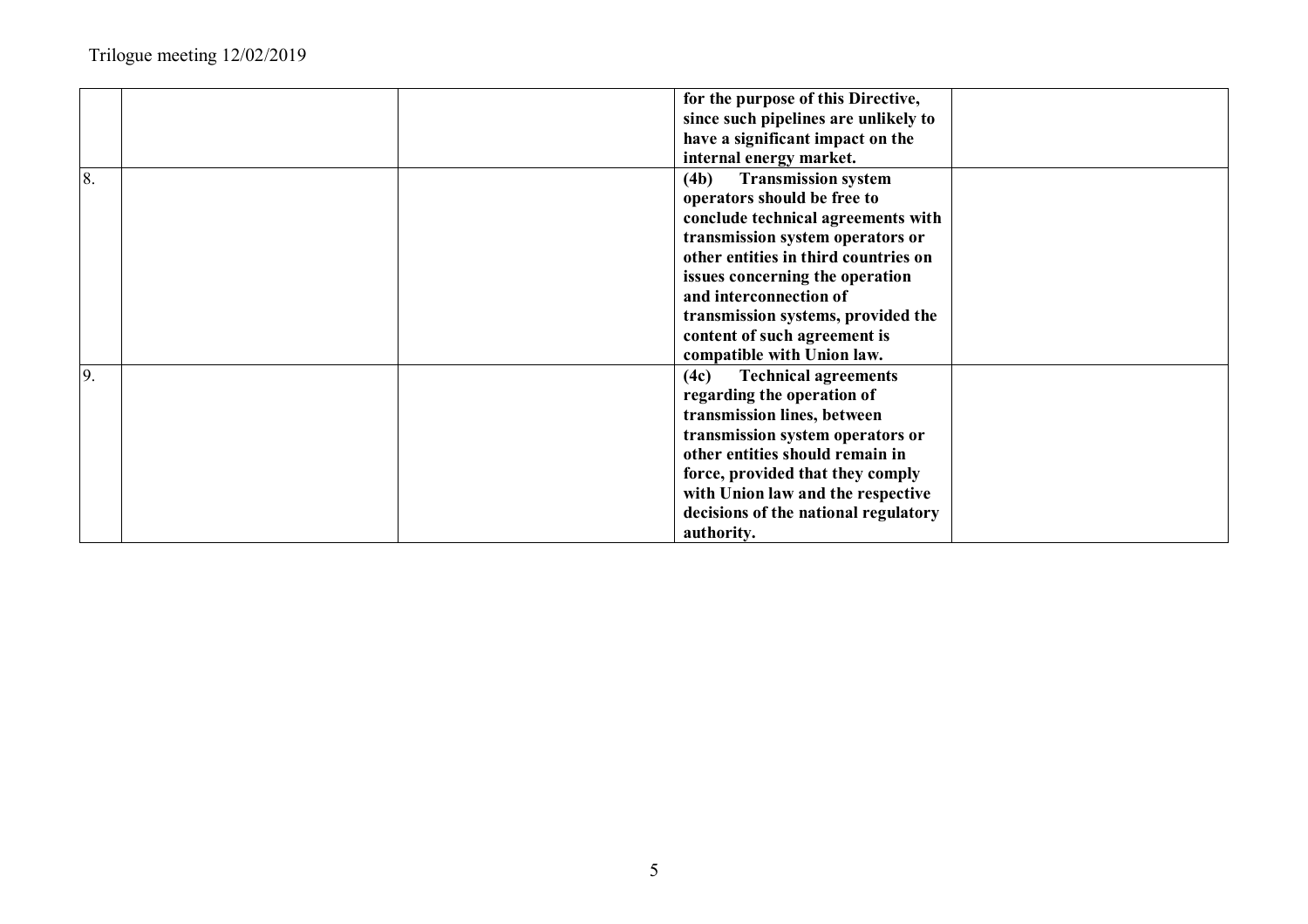| 10. |                                                                                                                                                                                                                                                                                                                               |                                                                                                                                                                                                                                                                                                                                                                                                                                                | When such technical<br>(4d)<br>agreements are in place, the<br>conclusion of an international<br>agreement between a Member<br>State and a third country or of an                                                                                                                                                                                                                                                              |  |
|-----|-------------------------------------------------------------------------------------------------------------------------------------------------------------------------------------------------------------------------------------------------------------------------------------------------------------------------------|------------------------------------------------------------------------------------------------------------------------------------------------------------------------------------------------------------------------------------------------------------------------------------------------------------------------------------------------------------------------------------------------------------------------------------------------|--------------------------------------------------------------------------------------------------------------------------------------------------------------------------------------------------------------------------------------------------------------------------------------------------------------------------------------------------------------------------------------------------------------------------------|--|
|     |                                                                                                                                                                                                                                                                                                                               |                                                                                                                                                                                                                                                                                                                                                                                                                                                | agreement between the Union and<br>the third country, regarding the<br>operation of the transmission line<br>in question is not required by this<br>Directive.                                                                                                                                                                                                                                                                 |  |
| 11. | The applicability of Directive<br>(5)<br>2009/73/EC for gas pipelines to and<br>from third countries remains confined<br>to the territorial limit of Union's<br>jurisdiction. As regards offshore<br>pipelines, it should be applicable in<br>the territorial waters and exclusive<br>economic zones of the Member<br>States. | AM <sub>3</sub><br>(5)<br>The applicability of Directive<br>2009/73/EC for gas pipelines to and<br>from third countries remains confined<br>to the territorial limit of Union's<br>jurisdiction. As regards offshore<br>pipelines, it should be applicable in<br>the territorial waters and exclusive<br>economic zones of the Member<br>States, in accordance with the<br><b>United Nations Convention on the</b><br>Law of the Sea (UNCLOS). | (5)<br>The applicability of Directive<br>2009/73/EC [ ] to gas [ ]<br>transmission lines to and from third<br>countries remains confined to the<br>territory[] of the Member States. [<br>As regards offshore [ ] gas<br>transmission lines, it should be<br>applicable in the territorial $[ \ ]$ sea $[ \ ]$<br>of the Member States where the first<br>interconnection point with the<br>Member States' network is located. |  |
| 12. |                                                                                                                                                                                                                                                                                                                               |                                                                                                                                                                                                                                                                                                                                                                                                                                                | (5a)<br><b>Existing agreements</b><br>concluded between a Member State<br>and a third country on the<br>operation of transmission lines can<br>be maintained in force, in<br>accordance with the rules of this<br>Directive.                                                                                                                                                                                                   |  |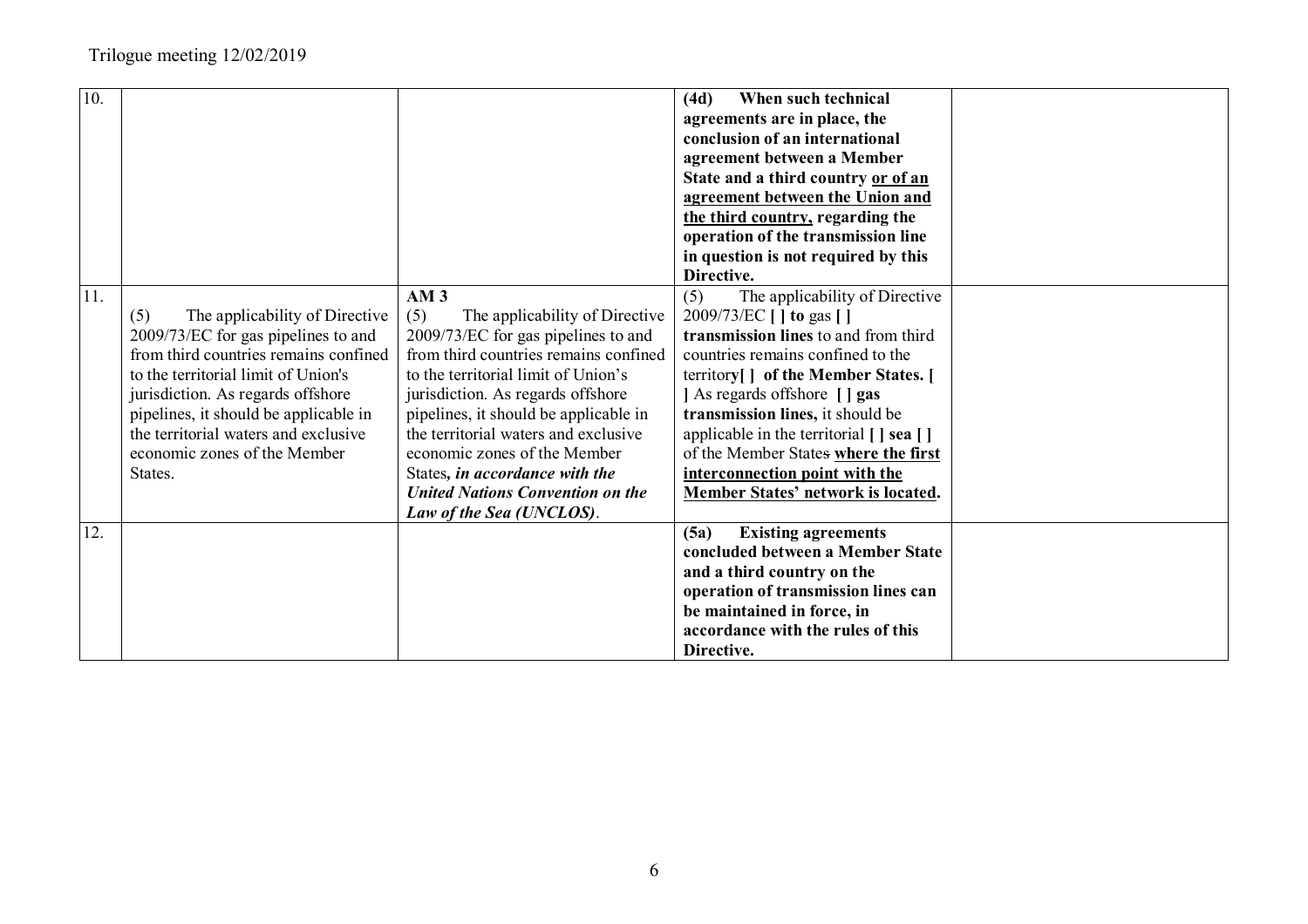| 13. | AM <sub>4</sub><br><b>Member States should take</b><br>(5a)<br>concrete measures to assist in the<br>wider use of biogas and gas from<br>biomass, green hydrogen and<br>synthetic methane from renewable<br>energy, the producers of which<br>should be granted non-<br>discriminatory access to the gas<br>system, provided that such access is<br>compatible on an ongoing basis with<br>the relevant technical rules and<br>safety standards. |                                                                                                                                                                                                                                                                                                                                                                                                                                            |  |
|-----|--------------------------------------------------------------------------------------------------------------------------------------------------------------------------------------------------------------------------------------------------------------------------------------------------------------------------------------------------------------------------------------------------------------------------------------------------|--------------------------------------------------------------------------------------------------------------------------------------------------------------------------------------------------------------------------------------------------------------------------------------------------------------------------------------------------------------------------------------------------------------------------------------------|--|
| 14. |                                                                                                                                                                                                                                                                                                                                                                                                                                                  | (5b)<br>With regard to agreements<br>or parts of agreements with third<br>countries which may affect<br>common rules of the Union, a<br>coherent and transparent<br>procedure should be established to<br>authorise a Member State, upon its<br>request, to amend, extend, adapt,<br>renew or conclude an agreement<br>with a third country on the<br>operation of a transmission line<br>between the Member State and a<br>third country. |  |
|     |                                                                                                                                                                                                                                                                                                                                                                                                                                                  | This procedure should be without<br>prejudice to the respective<br>competencies of the European<br><b>Union and of the Member States</b><br>and it should apply to existing and<br>new agreements.                                                                                                                                                                                                                                         |  |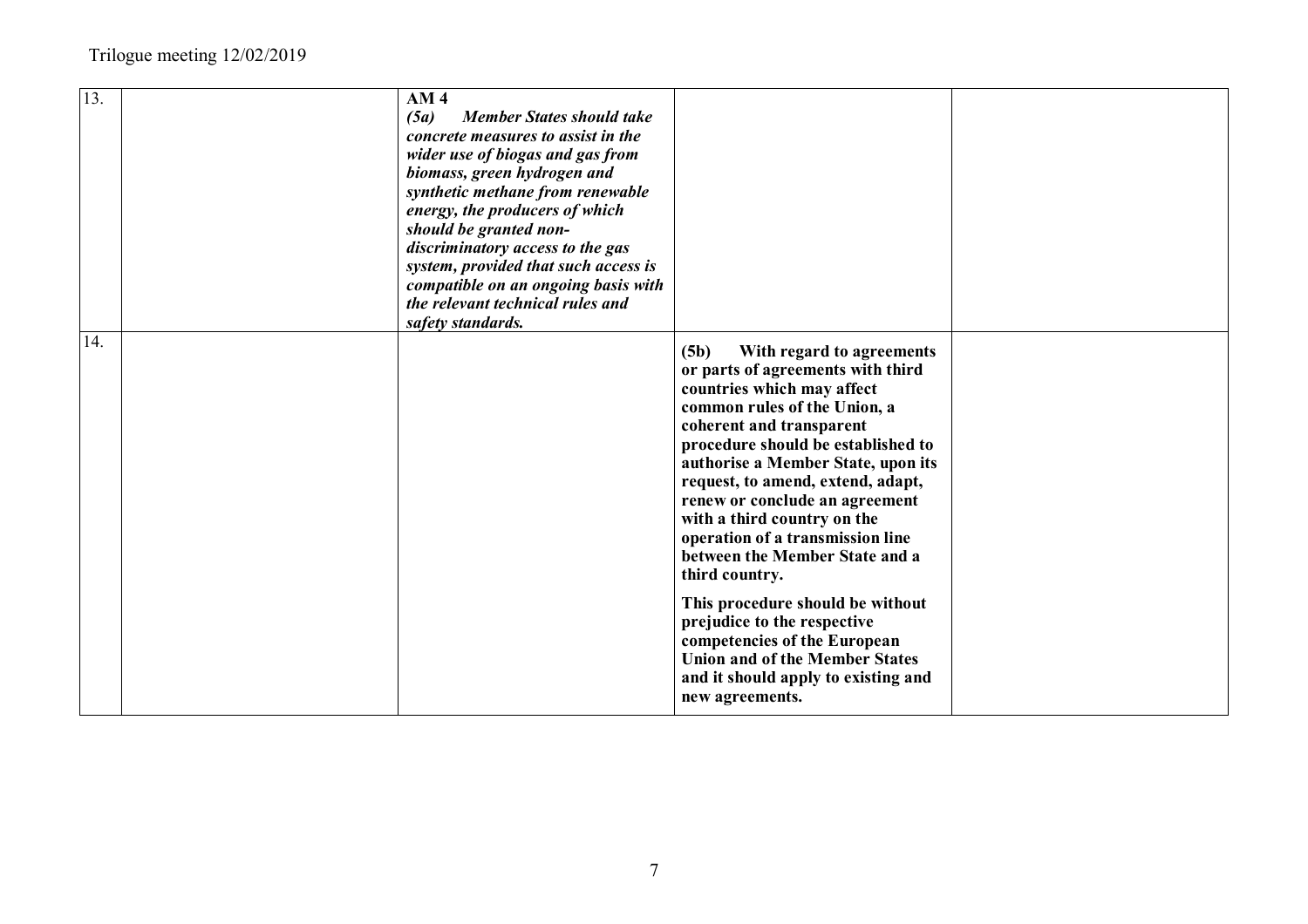| 15. | AM <sub>5</sub><br>(5b)<br><b>Member States should</b><br>ensure that, taking into account the<br>necessary quality requirements,<br>biogas and gas from biomass, green<br>hydrogen and synthetic methane<br>from renewable energy, or other<br>types of gas are granted non-<br>discriminatory access to the gas<br>system, provided such access is<br>permanently compatible with the<br>relevant technical rules and safety<br>standards. Those rules and<br>standards should ensure that those<br>gases can technically and safely be<br>injected into, and transported<br>through the natural gas system and<br>should also address their chemical |                                                                                                                                                                                                                                                                                       |  |
|-----|---------------------------------------------------------------------------------------------------------------------------------------------------------------------------------------------------------------------------------------------------------------------------------------------------------------------------------------------------------------------------------------------------------------------------------------------------------------------------------------------------------------------------------------------------------------------------------------------------------------------------------------------------------|---------------------------------------------------------------------------------------------------------------------------------------------------------------------------------------------------------------------------------------------------------------------------------------|--|
|     | characteristics.                                                                                                                                                                                                                                                                                                                                                                                                                                                                                                                                                                                                                                        |                                                                                                                                                                                                                                                                                       |  |
| 16. |                                                                                                                                                                                                                                                                                                                                                                                                                                                                                                                                                                                                                                                         | (5c)<br>Where it is apparent that<br>the subject matter of an agreement<br>falls partly within the competence<br>of the Union and partly within that<br>of a Member State, it is essential to<br>ensure close cooperation between<br>the Member States and the Union<br>institutions. |  |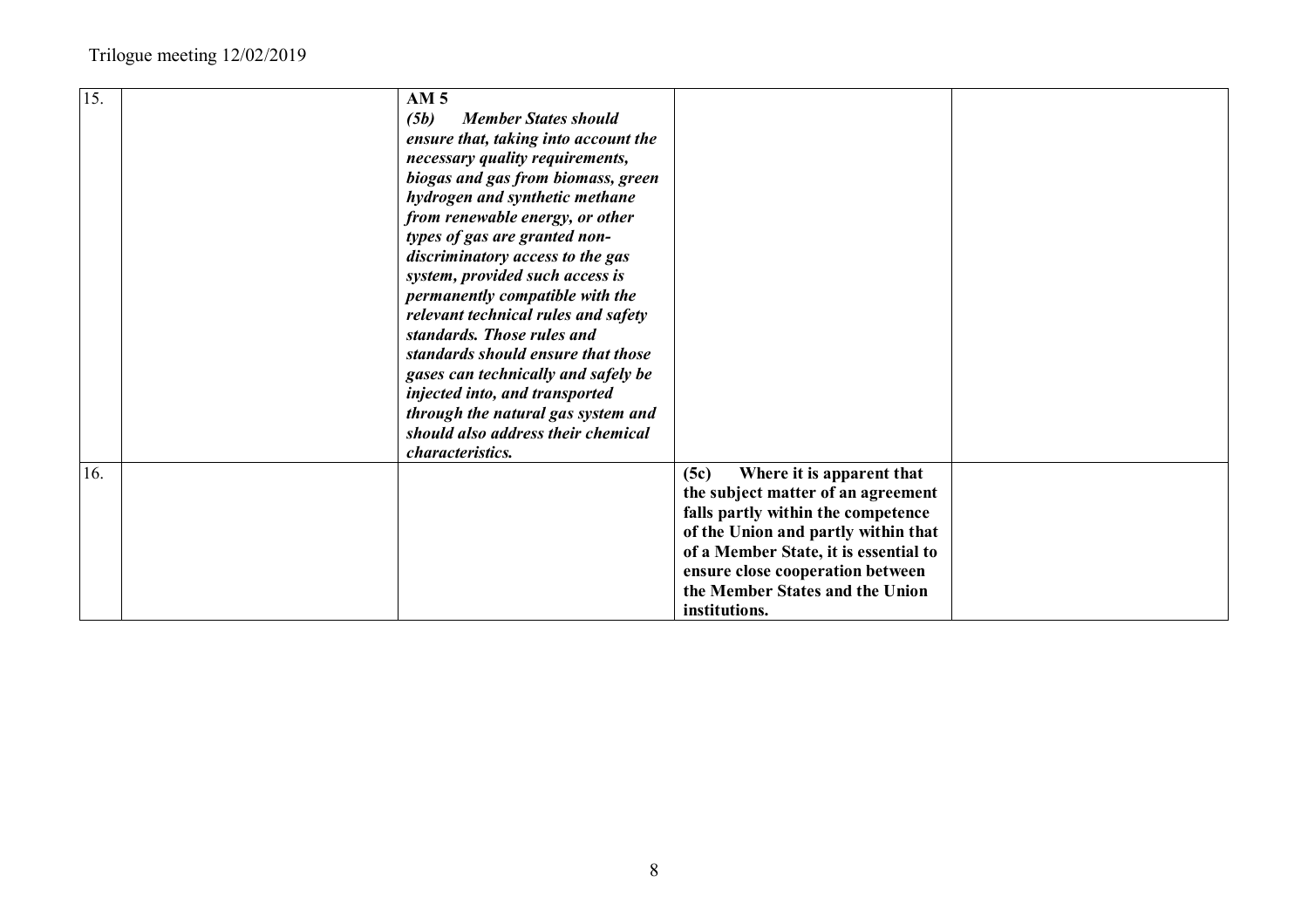| (5d)<br>Code on interoperability and data<br>exchange rules <sup>9</sup> , the Network Code<br>on capacity allocation mechanisms<br>in gas transmission systems $^{10}$ ,<br><b>Commission Decision on conditions</b><br>for access to the natural gas<br>transmission networks $^{11}$ , as well as<br>chapter III, V, VI, Article 28 and<br>chapter IX of the Network code on<br>harmonised transmission tariff<br>structures for $gas^{12}$ apply to entry<br>points from and exit points to third<br>countries, subject to the decision of<br>the relevant National Regulatory<br><b>Authority whereas the Network</b><br>Code on Gas Balancing <sup>13</sup> applies<br>exclusively to balancing zones<br>within the borders of the Union.<br>18.<br>Directive 2009/73/EC should<br>Directive 2009/73/EC should<br>(6)<br>(6)<br>therefore be amended accordingly,<br>therefore be amended accordingly,<br>19.<br><b>HAVE ADOPTED THIS</b><br><b>HAVE ADOPTED THIS</b> |     |                   |                                   |
|-----------------------------------------------------------------------------------------------------------------------------------------------------------------------------------------------------------------------------------------------------------------------------------------------------------------------------------------------------------------------------------------------------------------------------------------------------------------------------------------------------------------------------------------------------------------------------------------------------------------------------------------------------------------------------------------------------------------------------------------------------------------------------------------------------------------------------------------------------------------------------------------------------------------------------------------------------------------------------|-----|-------------------|-----------------------------------|
|                                                                                                                                                                                                                                                                                                                                                                                                                                                                                                                                                                                                                                                                                                                                                                                                                                                                                                                                                                             | 17. |                   | <b>Recalling that the Network</b> |
|                                                                                                                                                                                                                                                                                                                                                                                                                                                                                                                                                                                                                                                                                                                                                                                                                                                                                                                                                                             |     |                   |                                   |
|                                                                                                                                                                                                                                                                                                                                                                                                                                                                                                                                                                                                                                                                                                                                                                                                                                                                                                                                                                             |     |                   |                                   |
|                                                                                                                                                                                                                                                                                                                                                                                                                                                                                                                                                                                                                                                                                                                                                                                                                                                                                                                                                                             |     |                   |                                   |
|                                                                                                                                                                                                                                                                                                                                                                                                                                                                                                                                                                                                                                                                                                                                                                                                                                                                                                                                                                             |     |                   |                                   |
|                                                                                                                                                                                                                                                                                                                                                                                                                                                                                                                                                                                                                                                                                                                                                                                                                                                                                                                                                                             |     |                   |                                   |
|                                                                                                                                                                                                                                                                                                                                                                                                                                                                                                                                                                                                                                                                                                                                                                                                                                                                                                                                                                             |     |                   |                                   |
|                                                                                                                                                                                                                                                                                                                                                                                                                                                                                                                                                                                                                                                                                                                                                                                                                                                                                                                                                                             |     |                   |                                   |
|                                                                                                                                                                                                                                                                                                                                                                                                                                                                                                                                                                                                                                                                                                                                                                                                                                                                                                                                                                             |     |                   |                                   |
|                                                                                                                                                                                                                                                                                                                                                                                                                                                                                                                                                                                                                                                                                                                                                                                                                                                                                                                                                                             |     |                   |                                   |
|                                                                                                                                                                                                                                                                                                                                                                                                                                                                                                                                                                                                                                                                                                                                                                                                                                                                                                                                                                             |     |                   |                                   |
|                                                                                                                                                                                                                                                                                                                                                                                                                                                                                                                                                                                                                                                                                                                                                                                                                                                                                                                                                                             |     |                   |                                   |
|                                                                                                                                                                                                                                                                                                                                                                                                                                                                                                                                                                                                                                                                                                                                                                                                                                                                                                                                                                             |     |                   |                                   |
|                                                                                                                                                                                                                                                                                                                                                                                                                                                                                                                                                                                                                                                                                                                                                                                                                                                                                                                                                                             |     |                   |                                   |
|                                                                                                                                                                                                                                                                                                                                                                                                                                                                                                                                                                                                                                                                                                                                                                                                                                                                                                                                                                             |     |                   |                                   |
|                                                                                                                                                                                                                                                                                                                                                                                                                                                                                                                                                                                                                                                                                                                                                                                                                                                                                                                                                                             |     |                   |                                   |
|                                                                                                                                                                                                                                                                                                                                                                                                                                                                                                                                                                                                                                                                                                                                                                                                                                                                                                                                                                             |     |                   |                                   |
|                                                                                                                                                                                                                                                                                                                                                                                                                                                                                                                                                                                                                                                                                                                                                                                                                                                                                                                                                                             |     |                   |                                   |
|                                                                                                                                                                                                                                                                                                                                                                                                                                                                                                                                                                                                                                                                                                                                                                                                                                                                                                                                                                             |     |                   |                                   |
|                                                                                                                                                                                                                                                                                                                                                                                                                                                                                                                                                                                                                                                                                                                                                                                                                                                                                                                                                                             |     |                   |                                   |
|                                                                                                                                                                                                                                                                                                                                                                                                                                                                                                                                                                                                                                                                                                                                                                                                                                                                                                                                                                             |     |                   |                                   |
|                                                                                                                                                                                                                                                                                                                                                                                                                                                                                                                                                                                                                                                                                                                                                                                                                                                                                                                                                                             |     |                   |                                   |
|                                                                                                                                                                                                                                                                                                                                                                                                                                                                                                                                                                                                                                                                                                                                                                                                                                                                                                                                                                             |     |                   |                                   |
|                                                                                                                                                                                                                                                                                                                                                                                                                                                                                                                                                                                                                                                                                                                                                                                                                                                                                                                                                                             |     | <b>DIRECTIVE:</b> | <b>DIRECTIVE:</b>                 |

<sup>&</sup>lt;sup>9</sup> Commission Regulation establishing a Network Code on interoperability and data exchange rules (703/2015/EU)<br><sup>10</sup> Commission Regulation (EU) 2017/459 establishing a network code on canacity allocation mechanisms in gas

**<sup>10</sup>** Commission Regulation (EU) 2017/459 establishing a network code on capacity allocation mechanisms in gas transmission systems and repealing Regulation (EU) No 984/2013

**<sup>11</sup>** Commission Decision on conditions for access to the natural gas transmission networks [2012/490/EU]

**<sup>12</sup>** Commission Regulation (EU) 2017/460 of 16 March 2017 establishing a network code on harmonised transmission tariff structures for gas

**<sup>13</sup>** Commission Regulation establishing a Network Code on Gas Balancing of Transmission Networks (312/2014/EU)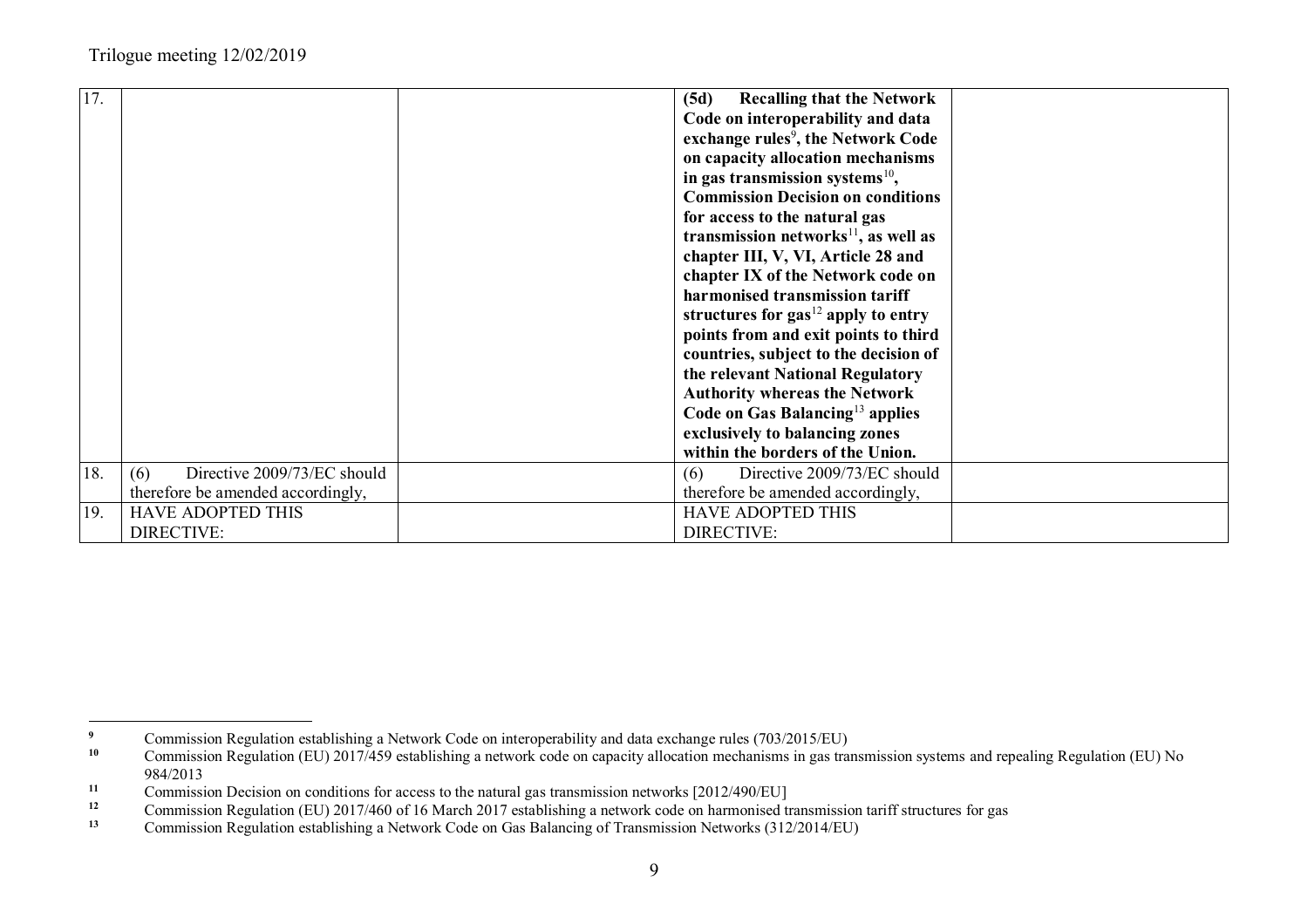| 20.               |                                    | Article 1                                                                                                                                                                                                                                                                                                                                                                                                                                                                 |                                    |  |
|-------------------|------------------------------------|---------------------------------------------------------------------------------------------------------------------------------------------------------------------------------------------------------------------------------------------------------------------------------------------------------------------------------------------------------------------------------------------------------------------------------------------------------------------------|------------------------------------|--|
| $\overline{21}$ . | Directive 2009/73/EC is amended as |                                                                                                                                                                                                                                                                                                                                                                                                                                                                           | Directive 2009/73/EC is amended as |  |
|                   | follows:                           |                                                                                                                                                                                                                                                                                                                                                                                                                                                                           | follows:                           |  |
|                   |                                    |                                                                                                                                                                                                                                                                                                                                                                                                                                                                           |                                    |  |
| 22.               |                                    | AM <sub>6</sub><br>$(-1)$<br>in Article 1, paragraph 2 is<br>replaced by the following:<br>$\mathbf{r}_2$ .<br>The rules established by this<br>Directive for natural gas, including<br>LNG, shall also apply in a non-<br>discriminatory way to biogas and gas<br>from biomass, green hydrogen and<br>synthetic methane from renewable<br>energy, or other types of gas in so far<br>as such gases can technically and<br>safely be injected into, and                   |                                    |  |
|                   |                                    | transported through, the natural gas                                                                                                                                                                                                                                                                                                                                                                                                                                      |                                    |  |
| 23.               |                                    | system."<br>AM <sub>7</sub><br>Article $1$ – paragraph 2 a (new)<br>$(-1a)$ in Article 1, the following<br>paragraph is added:<br>With regard to gas<br>" $2a$ .<br>infrastructure connecting a Member<br>State to a third country, this<br>Directive applies within the<br>territorial limit of Union's<br>jurisdiction. As regards offshore<br>pipelines, this Directive applies in<br>the territorial waters and exclusive<br>economic zones of the Member<br>States." |                                    |  |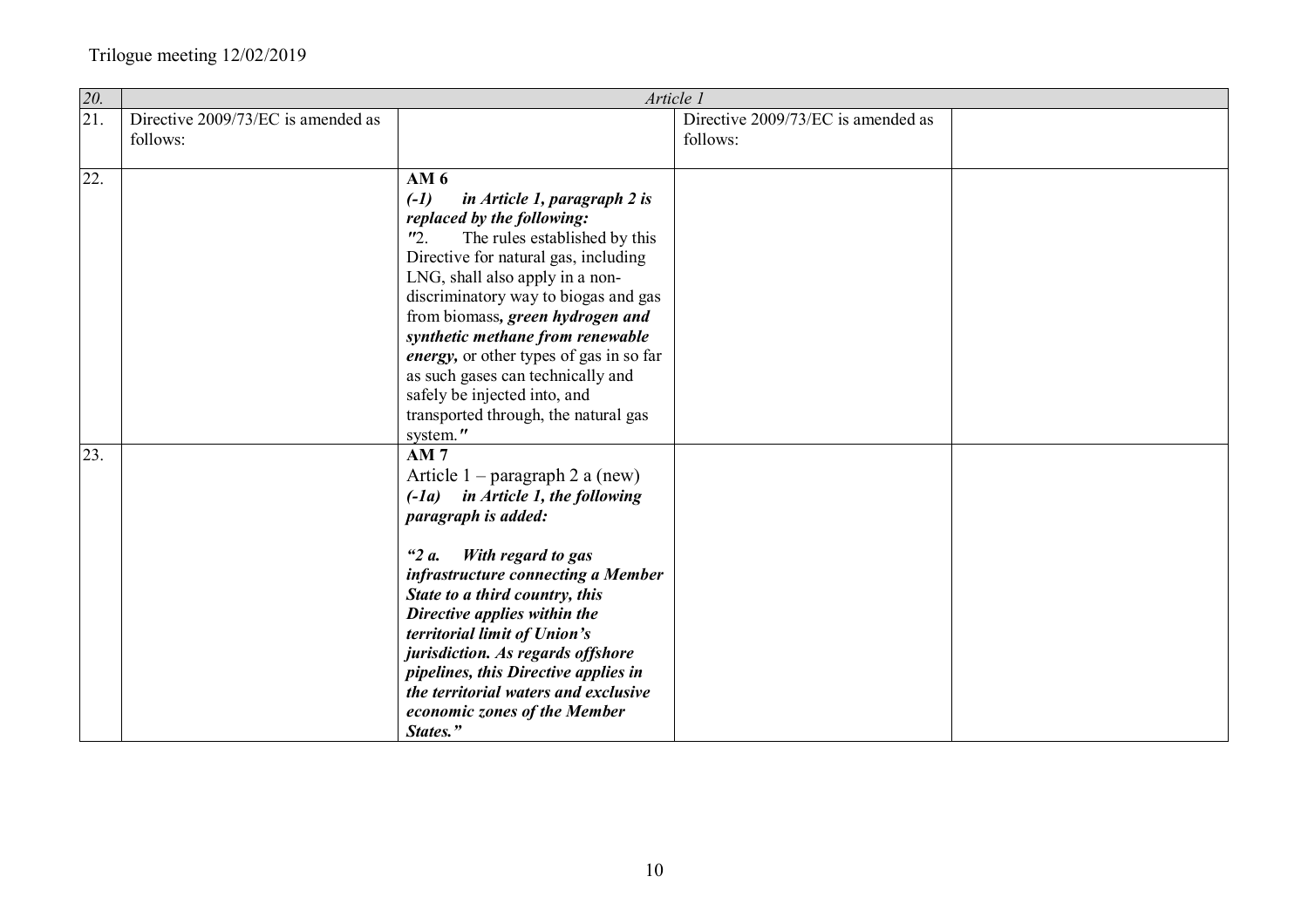| 24. | in Article 2, point $(17)$ is<br>(1)<br>replaced by the following:                                                                                                                                             |                                                                                                                                                                                                                                                                                                                                                                                                                                            | (1) in Article 2, point $(17)$ is<br>replaced by the following:                                                                                                                                                                                                                                                                                                                                                                             |  |
|-----|----------------------------------------------------------------------------------------------------------------------------------------------------------------------------------------------------------------|--------------------------------------------------------------------------------------------------------------------------------------------------------------------------------------------------------------------------------------------------------------------------------------------------------------------------------------------------------------------------------------------------------------------------------------------|---------------------------------------------------------------------------------------------------------------------------------------------------------------------------------------------------------------------------------------------------------------------------------------------------------------------------------------------------------------------------------------------------------------------------------------------|--|
|     |                                                                                                                                                                                                                |                                                                                                                                                                                                                                                                                                                                                                                                                                            |                                                                                                                                                                                                                                                                                                                                                                                                                                             |  |
| 25. | $"$ (17) 'interconnector' means a<br>transmission line which crosses or<br>spans a border between Member<br>States or between Member States and<br>third countries up to the border of<br>Union jurisdiction;" | AM <sub>8</sub><br>Article $2$ – point 17<br>'gas interconnector' means a<br>(17)<br>transmission line, <i>including its</i><br>physical entry points from and exit<br><i>points to a third country, which</i><br>crosses or spans a border between<br>Member States or between Member<br>States and third countries up to the<br>border of Union jurisdiction,<br>including the territorial waters and<br>exclusive economic zones of the | $(17)$ 'interconnector' means a<br>transmission line which crosses or<br>spans a border between Member<br>States for the purpose of connecting<br>the national transmission system of<br>those countries or a transmission<br><b>line</b> between a Member States and a<br>third country $\left[\right]$ up to the <b>territory</b><br>and territorial sea of the Member<br>States or the territorial sea of the<br><b>Member State</b> []; |  |
|     |                                                                                                                                                                                                                | <b>Member States:</b>                                                                                                                                                                                                                                                                                                                                                                                                                      |                                                                                                                                                                                                                                                                                                                                                                                                                                             |  |
| 26. | Article 9 is amended as<br>(2)<br>follows:                                                                                                                                                                     |                                                                                                                                                                                                                                                                                                                                                                                                                                            | (2) Article 9 is amended as follows:                                                                                                                                                                                                                                                                                                                                                                                                        |  |
| 27. | (a) in paragraph 8, the first<br>subparagraph is replaced by the<br>following:                                                                                                                                 |                                                                                                                                                                                                                                                                                                                                                                                                                                            | (a) in paragraph $8$ , the first<br>subparagraph is replaced by the<br>following:                                                                                                                                                                                                                                                                                                                                                           |  |
| 28. | "8. A Member State may decide not<br>to apply paragraph 1:                                                                                                                                                     |                                                                                                                                                                                                                                                                                                                                                                                                                                            | 8. A Member State may decide not to<br>apply paragraph 1:                                                                                                                                                                                                                                                                                                                                                                                   |  |
| 29. | (a) where the transmission system<br>belonged to a vertically integrated<br>undertaking on 3 September 2009;                                                                                                   |                                                                                                                                                                                                                                                                                                                                                                                                                                            | (a) where the transmission system<br>belonged to a vertically integrated<br>undertaking on 3 September 2009;                                                                                                                                                                                                                                                                                                                                |  |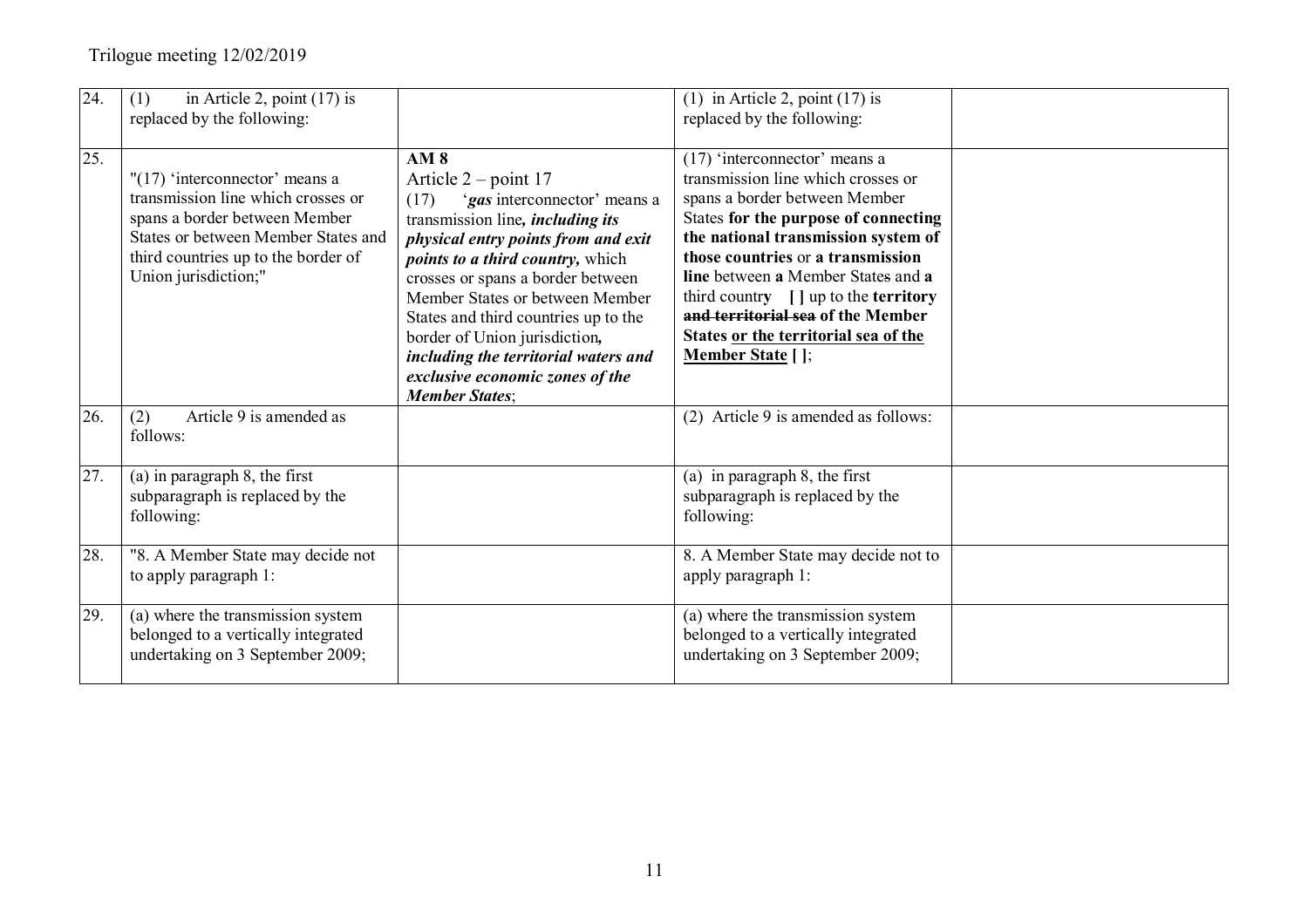| 30. | (b) as regards infrastructure to and<br>from third countries between the<br>border of Union jurisdiction and the<br>first interconnection point with the<br>Union network, where the<br>transmission system belonged to a<br>vertically integrated undertaking on<br>[PO: date of adoption of this<br>proposal]"; |                                                                                                                                                                                                                                                                                                                                                | (b) as regards $\lceil \cdot \rceil$ the part of the<br>transmission system connecting a<br>Member State with a third country,<br>between the border of that Member<br>State [ ] and the first [ ] connection<br>point with that Member State's []<br>network, where the transmission<br>system belonged to a vertically<br>integrated undertaking on [PO: date<br>of adoption of this proposal]"; |  |
|-----|-------------------------------------------------------------------------------------------------------------------------------------------------------------------------------------------------------------------------------------------------------------------------------------------------------------------|------------------------------------------------------------------------------------------------------------------------------------------------------------------------------------------------------------------------------------------------------------------------------------------------------------------------------------------------|----------------------------------------------------------------------------------------------------------------------------------------------------------------------------------------------------------------------------------------------------------------------------------------------------------------------------------------------------------------------------------------------------|--|
| 31. |                                                                                                                                                                                                                                                                                                                   | AM 9<br>Article $9$ – paragraph 8<br>subparagraph 2a new<br>(aa) in paragraph 8, the following<br>subparagraph is added: $\ddot$<br>Any decision taken pursuant to point<br>(b) of the first subparagraph of this<br>paragraph shall be notified to the<br>Commission without delay, together<br>with all the information relevant<br>thereto. |                                                                                                                                                                                                                                                                                                                                                                                                    |  |
| 32. | (b) paragraph 9 is replaced by the<br>following:                                                                                                                                                                                                                                                                  |                                                                                                                                                                                                                                                                                                                                                | (b) paragraph 9 is replaced by the<br>following:                                                                                                                                                                                                                                                                                                                                                   |  |
| 33. | "9. Where there are arrangements in<br>place which guarantee more effective<br>independence of the transmission<br>system operator than the provisions<br>of Chapter IV, a Member State may<br>decide not to apply paragraph 1:                                                                                   |                                                                                                                                                                                                                                                                                                                                                | 9. Where there are arrangements in<br>place which guarantee more effective<br>independence of the transmission<br>system operator than the provisions<br>of Chapter IV, a Member State may<br>decide not to apply paragraph 1:                                                                                                                                                                     |  |
| 34. | (a) where the transmission system<br>belonged to a vertically integrated<br>undertaking on 3 September 2009;                                                                                                                                                                                                      |                                                                                                                                                                                                                                                                                                                                                | (a) where the transmission system<br>belonged to a vertically integrated<br>undertaking on 3 September 2009;                                                                                                                                                                                                                                                                                       |  |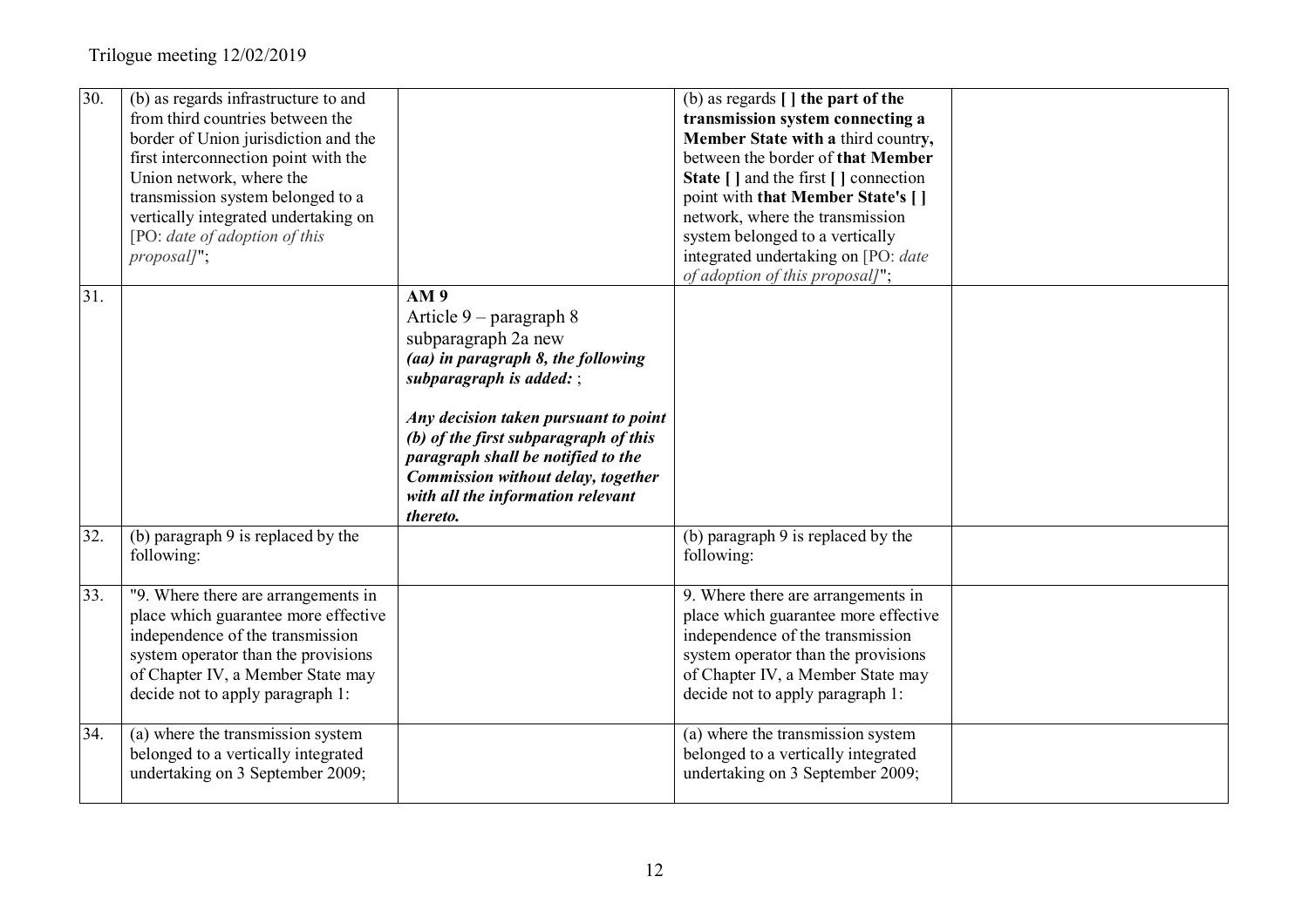| 35. | (b) as regards infrastructure to and<br>from third countries between the<br>border of Union jurisdiction and the<br>first interconnection point with the<br>Union network, where the<br>transmission system belonged to a<br>vertically integrated undertaking on<br>[PO: date of adoption of this]<br>$\textit{proposal}$ ."; |                                                                                                                                                                                                                            | (b) as regards $\lceil \cdot \rceil$ the part of the<br>transmission system connecting a<br>Member State with a third country<br>between the border of that Member<br>State [ ] and the first [ ] connection<br>point with that Member State's []<br>network, where the transmission<br>system belonged to a vertically<br>integrated undertaking on [PO: date<br>of adoption of this proposal]."; |  |
|-----|--------------------------------------------------------------------------------------------------------------------------------------------------------------------------------------------------------------------------------------------------------------------------------------------------------------------------------|----------------------------------------------------------------------------------------------------------------------------------------------------------------------------------------------------------------------------|----------------------------------------------------------------------------------------------------------------------------------------------------------------------------------------------------------------------------------------------------------------------------------------------------------------------------------------------------------------------------------------------------|--|
| 36. |                                                                                                                                                                                                                                                                                                                                | <b>AM 10</b><br>Any decision taken pursuant to point<br>(b) of the first subparagraph of this<br>paragraph shall be notified to the<br>Commission without delay, together<br>with all the information relevant<br>thereto; |                                                                                                                                                                                                                                                                                                                                                                                                    |  |
| 37. | $(3)$ in Article 14, paragraph 1 is<br>replaced by the following:                                                                                                                                                                                                                                                              |                                                                                                                                                                                                                            | (3) in Article 14, paragraph 1 is<br>replaced by the following:                                                                                                                                                                                                                                                                                                                                    |  |
| 38. | "1. Member States may decide not to<br>apply Article 9(1) and designate an<br>independent system operator upon a<br>proposal from the transmission<br>system owner:                                                                                                                                                            |                                                                                                                                                                                                                            | 1. Member States may decide not to<br>apply Article $9(1)$ and designate an<br>independent system operator upon a<br>proposal from the transmission<br>system owner:                                                                                                                                                                                                                               |  |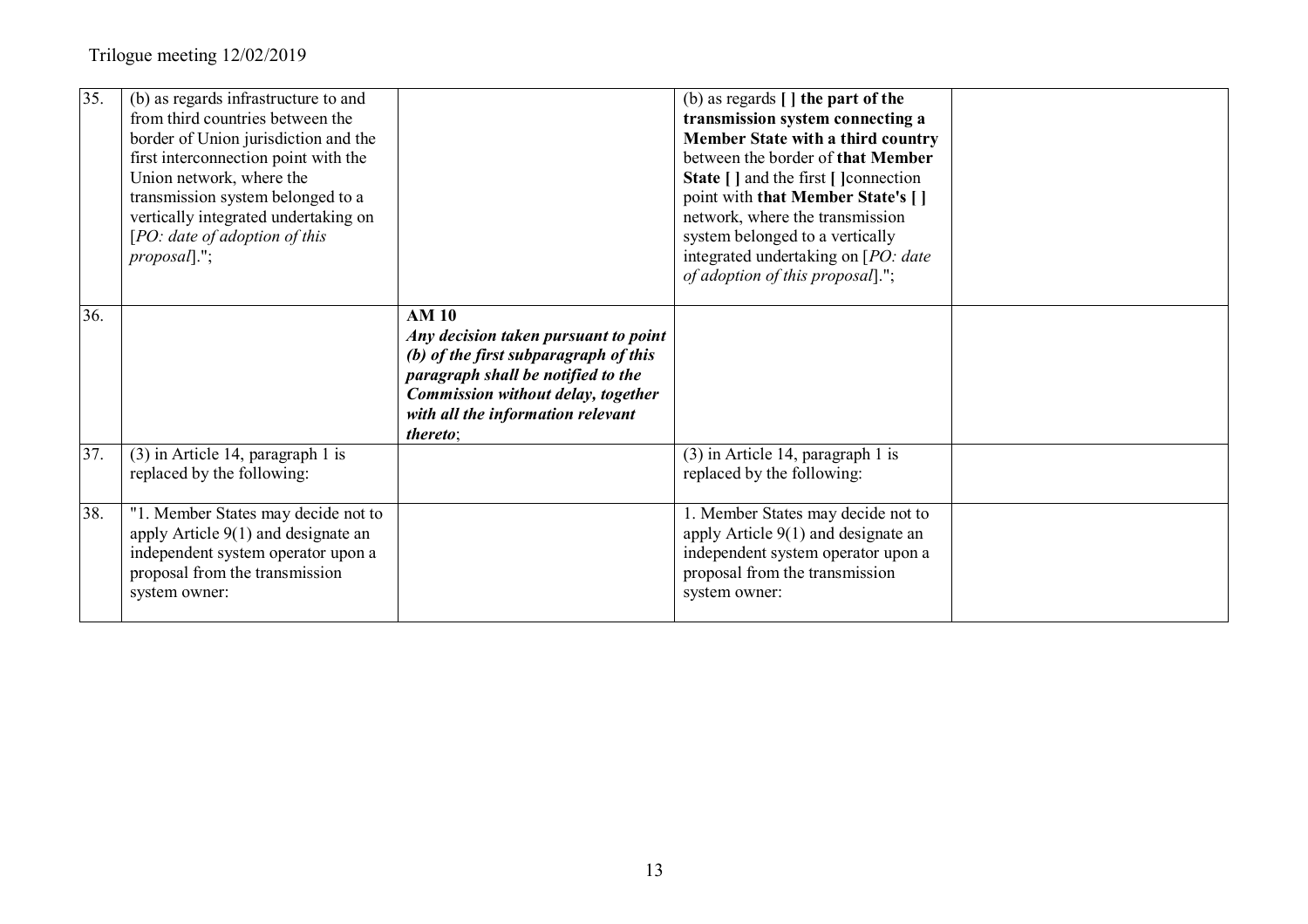| 39. | (a) where the transmission system<br>belonged to a vertically integrated                                                                                                                                                                                                                                                                                                                                    | (a) where the transmission system<br>belonged to a vertically integrated                                                                                                                                                                                                                                                                                                                                                                                                                                                                                                                     |  |
|-----|-------------------------------------------------------------------------------------------------------------------------------------------------------------------------------------------------------------------------------------------------------------------------------------------------------------------------------------------------------------------------------------------------------------|----------------------------------------------------------------------------------------------------------------------------------------------------------------------------------------------------------------------------------------------------------------------------------------------------------------------------------------------------------------------------------------------------------------------------------------------------------------------------------------------------------------------------------------------------------------------------------------------|--|
|     | undertaking on 3 September 2009;                                                                                                                                                                                                                                                                                                                                                                            | undertaking on 3 September 2009;                                                                                                                                                                                                                                                                                                                                                                                                                                                                                                                                                             |  |
| 40. | (b) as regards infrastructure to and<br>from third countries between the<br>border of Union jurisdiction and the<br>first interconnection point with the<br>Union network, where the<br>transmission system belonged to a<br>vertically integrated undertaking on<br>[PO: date of adoption of this<br>proposal].                                                                                            | (b) as regards $\lceil \cdot \rceil$ the part of the<br>transmission system connecting a<br>Member State with a third country<br>between the border of that Member<br>State [ ] and the first [ ] connection<br>point with that Member State's []<br>network, where the transmission<br>system belonged to a vertically<br>integrated undertaking on [PO: date<br>of adoption of this proposal].                                                                                                                                                                                             |  |
| 41. | Such designation shall be subject to<br>approval by the Commission.";                                                                                                                                                                                                                                                                                                                                       | Such designation shall be subject to<br>approval by the Commission";                                                                                                                                                                                                                                                                                                                                                                                                                                                                                                                         |  |
| 42. | In Article 34, paragraph 4,<br>(3)<br>the following third sentence is added:                                                                                                                                                                                                                                                                                                                                | (4) In Article 34, paragraph 4, the<br>following third sentence is added:                                                                                                                                                                                                                                                                                                                                                                                                                                                                                                                    |  |
| 43. | "Where the network concerned is<br>covered by at least one Member State<br>and at least one third country, the<br>Member States concerned shall<br>consult each other and shall consult<br>the third countries concerned, with a<br>view to ensuring, as regards the<br>network concerned, that the<br>provisions of this Directive are<br>applied consistently up to the border<br>of Union jurisdiction." | Where the upstream pipeline<br>network originates from a third<br>country and connects to at least<br>one Member State, the Member<br><b>States concerned shall consult each</b><br>other and the Member State where<br>the first entry point to the Member<br><b>States' network is located shall</b><br>consult the [ ] concerned third<br>country[] where the upstream<br>pipeline originates, with a view to<br>ensuring, as regards the network<br>concerned, that the provisions of<br>this Directive are applied<br>consistently in the territory of the<br><b>Member States.</b> [ ] |  |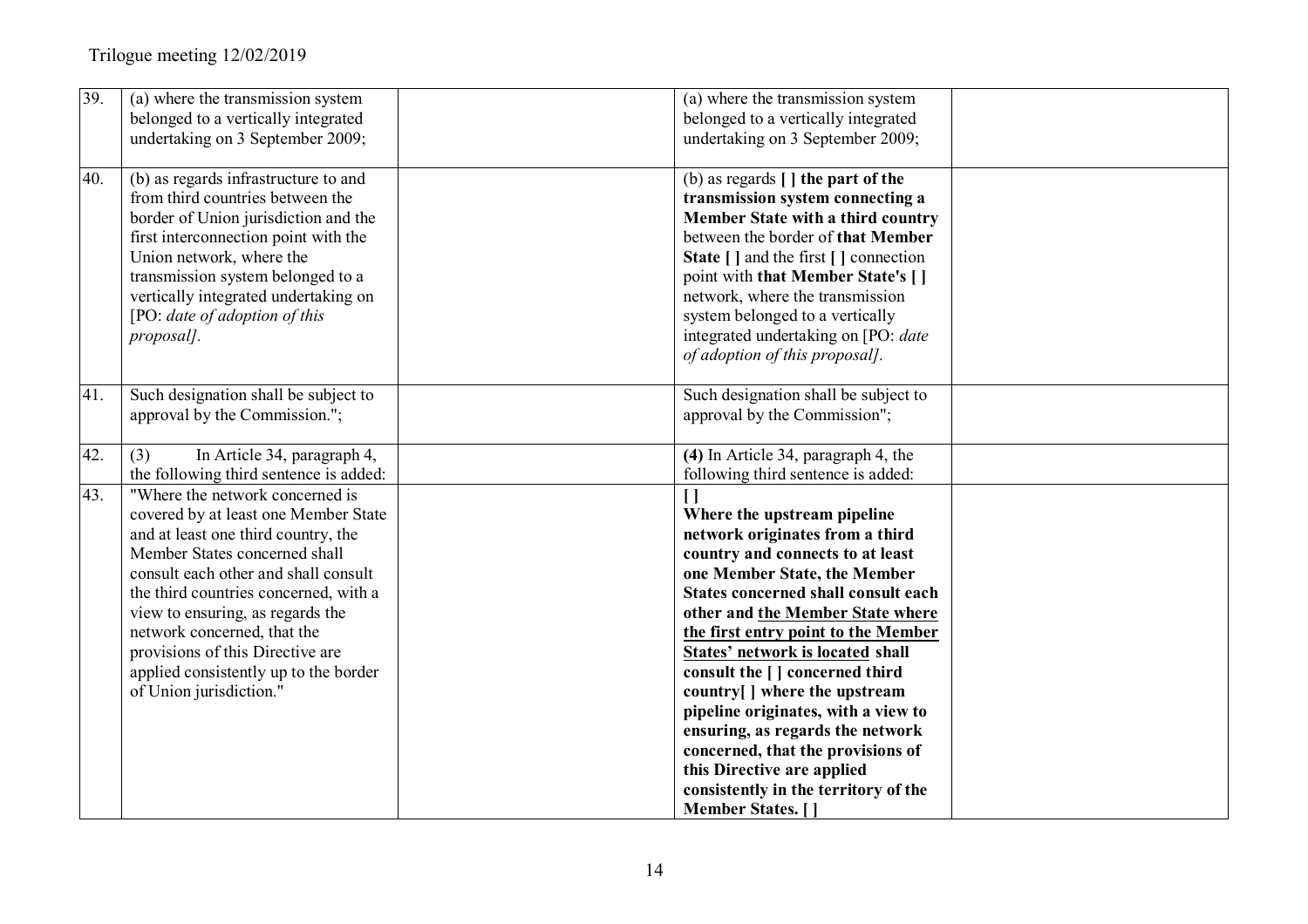| 44. |                                             | <b>AM11</b>                                                                                                                                                                                                                                                                                                                                                                                                                                                                                                                        |                                       |  |
|-----|---------------------------------------------|------------------------------------------------------------------------------------------------------------------------------------------------------------------------------------------------------------------------------------------------------------------------------------------------------------------------------------------------------------------------------------------------------------------------------------------------------------------------------------------------------------------------------------|---------------------------------------|--|
|     |                                             | In Article 34, paragraph 4,<br>(4a)<br>the following fourth sentence is<br>added:                                                                                                                                                                                                                                                                                                                                                                                                                                                  |                                       |  |
|     |                                             | Where the third countries subject to<br>such consultation do not respond to<br>the consultations, the Member States<br>concerned may take the necessary<br>decision.                                                                                                                                                                                                                                                                                                                                                               |                                       |  |
| 45. | Article 36 is amended as<br>(4)<br>follows: |                                                                                                                                                                                                                                                                                                                                                                                                                                                                                                                                    | (5) Article 36 is amended as follows: |  |
| 46. |                                             | <b>AM12</b><br>Article 36 – paragraph 1<br>paragraph 1 is replaced by<br>$(-a)$<br>the following:<br>"1.<br>Major new gas infrastructure,<br>i.e. gas interconnectors, LNG and<br>storage facilities <i>starting commercial</i><br>operation after 1 January 2019,<br>may, upon request, be exempted, for<br>a defined period of time of <i>not longer</i><br>than 5 years, from the provisions of<br>Articles 9, 32, 33 and 34 and Article<br>41(6), (8) and (10) <i>if</i> the following<br>cumulative conditions are fulfilled: |                                       |  |
| 47. |                                             | the investment must enhance<br>(a)<br>competition in gas supply and                                                                                                                                                                                                                                                                                                                                                                                                                                                                |                                       |  |
| 48. |                                             | enhance security of supply;<br>the level of risk attached to<br>(b)<br>the investment must be such that the<br>investment would not take place<br>unless an exemption was granted;                                                                                                                                                                                                                                                                                                                                                 |                                       |  |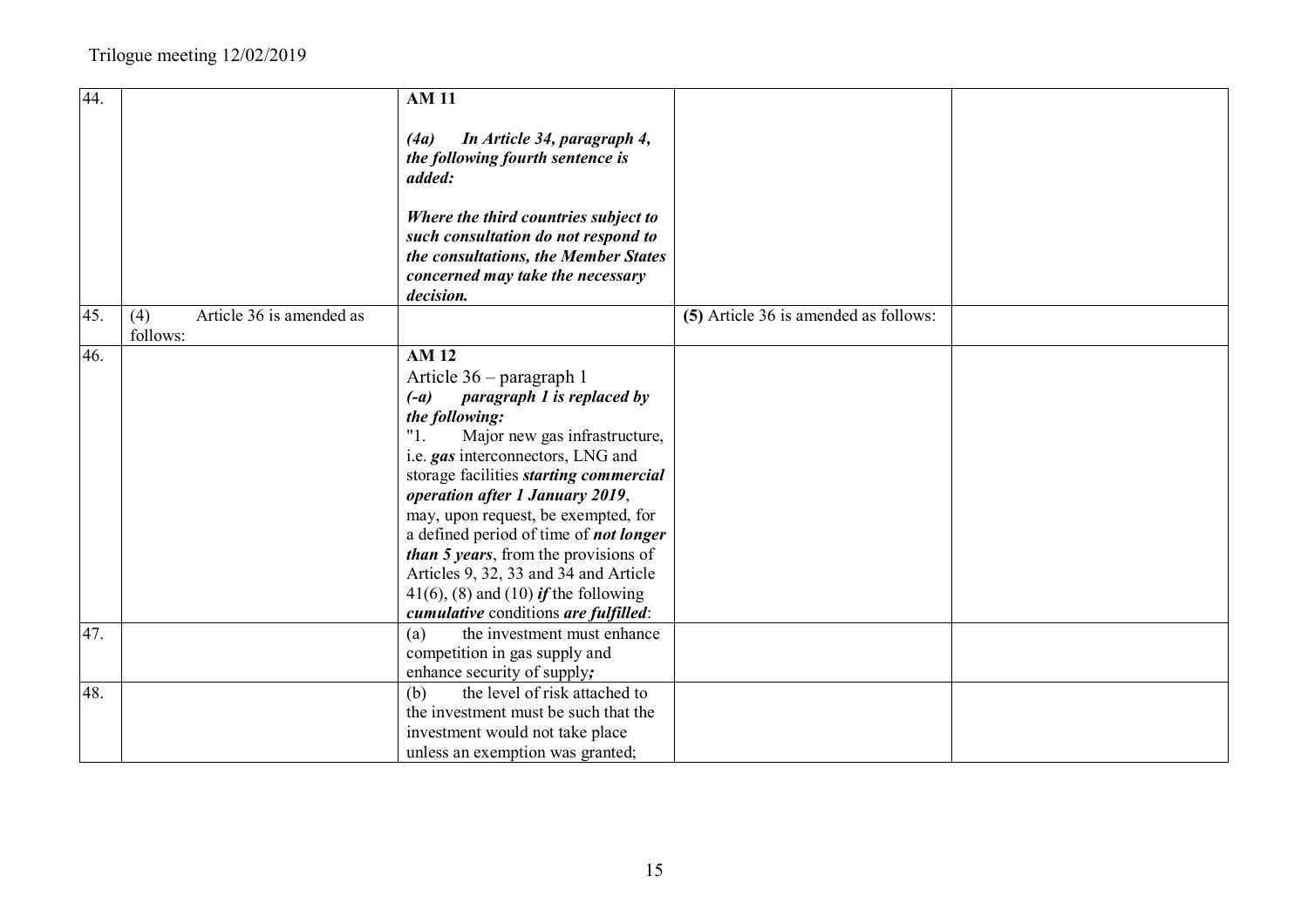| 49. |                                          | the infrastructure must be<br>(c)           |                                        |  |
|-----|------------------------------------------|---------------------------------------------|----------------------------------------|--|
|     |                                          | owned by a natural or legal person          |                                        |  |
|     |                                          | which is separate at least in terms of      |                                        |  |
|     |                                          | its legal form from the system              |                                        |  |
|     |                                          | operators in whose systems that             |                                        |  |
|     |                                          | infrastructure will be built;               |                                        |  |
| 50. |                                          | charges must be levied on<br>(d)            |                                        |  |
|     |                                          | users of that infrastructure; and           |                                        |  |
| 51. |                                          | the exemption must not be<br>(e)            |                                        |  |
|     |                                          | detrimental to competition in the           |                                        |  |
|     |                                          | relevant markets which are likely to        |                                        |  |
|     |                                          | be affected by the investment, to the       |                                        |  |
|     |                                          | effective functioning of the <i>Union's</i> |                                        |  |
|     |                                          | internal market in natural gas, the         |                                        |  |
|     |                                          | efficient functioning of the                |                                        |  |
|     |                                          | concerned regulated systems, or to          |                                        |  |
|     |                                          | the diversification and security of         |                                        |  |
|     |                                          | supply of natural gas to and within         |                                        |  |
|     |                                          | the Union or any Member State."             |                                        |  |
| 52. | (a) in paragraph $3$ , the following     |                                             | (a) in paragraph $3$ , the following   |  |
|     | second sentence is added:                |                                             | second sentence is added:              |  |
| 53. |                                          | <b>AM 13</b>                                |                                        |  |
|     | "Where the infrastructure in question    | Article $36$ – paragraph $3$ – second       | Where the infrastructure in question   |  |
|     | is under the jurisdiction of a Member    | sentenceBefore adopting the                 | is connected with the Union            |  |
|     | State and one (or more) third            | decision, the national regulatory           | network under the jurisdiction of a    |  |
|     | countries, the national regulatory       | authority shall consult:                    | Member State and originates from       |  |
|     | authority shall consult the relevant     |                                             | or ends in one (or more) third         |  |
|     | authorities of the third countries prior |                                             | countries, the national regulatory     |  |
|     | to adopting a decision.";                |                                             | authority, or where appropriate        |  |
|     |                                          |                                             | other competent authorities, shall     |  |
|     |                                          |                                             | consult the relevant authorities of [] |  |
|     |                                          |                                             | those third countries prior to         |  |
|     |                                          |                                             | adopting a decision.                   |  |
|     |                                          |                                             |                                        |  |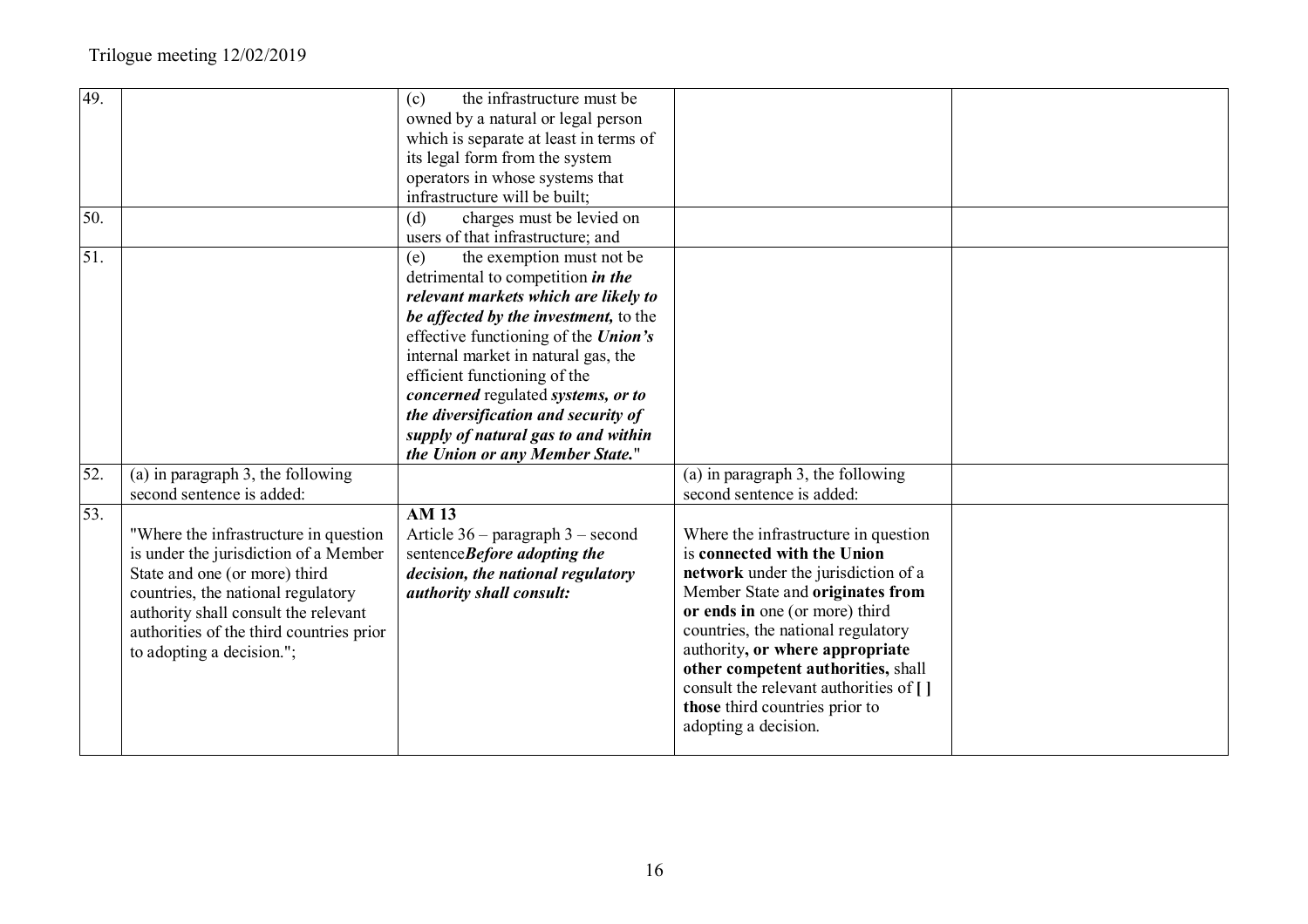| 54. |                                          | (a)<br>the national regulatory           |                                          |  |
|-----|------------------------------------------|------------------------------------------|------------------------------------------|--|
|     |                                          | authorities of the Member States the     |                                          |  |
|     |                                          | markets of which are likely to be        |                                          |  |
|     |                                          | affected by the new infrastructure;      |                                          |  |
|     |                                          | and                                      |                                          |  |
| 55. |                                          | (b)<br>the relevant authorities of       |                                          |  |
|     |                                          | the third countries, where the           |                                          |  |
|     |                                          | infrastructure in question is under the  |                                          |  |
|     |                                          | jurisdiction of a Member State and       |                                          |  |
|     |                                          | one (or more) third countries.           |                                          |  |
| 56. |                                          | Where the third country authorities      | Where the consulted third-country        |  |
|     |                                          | subject to such consultation do not      | authorities, do not respond to the       |  |
|     |                                          | respond to the consultation within 3     | consultation within a reasonable         |  |
|     |                                          | <i>months</i> , the national regulatory  | time frame or a set deadline, the        |  |
|     |                                          | authority concerned may take the         | national regulatory authority            |  |
|     |                                          | necessary decision.                      | concerned may take the necessary         |  |
|     |                                          |                                          | decision.                                |  |
| 57. | (b) in the second subparagraph of        |                                          | (b) in the second subparagraph of        |  |
|     | paragraph 4, the following second        |                                          | paragraph 4, the following second        |  |
|     | sentence is added:                       |                                          | sentence is added:                       |  |
|     |                                          |                                          |                                          |  |
| 58. |                                          | <b>AM14</b>                              | Where the infrastructure in question [   |  |
|     | "Where the infrastructure in question    | Article 36 - paragraph 4 -               | I is a transmission line between a       |  |
|     | is also under the jurisdiction of one or | subparagraph $2$ – second sentence       | Member State and a third country         |  |
|     | more third countries, the national       |                                          | before a decision is adopted, [ ], or    |  |
|     | regulatory authorities of the Member     | Where the infrastructure in question     | where appropriate, other                 |  |
|     | States shall consult the relevant        | is also under the jurisdiction of one or | competent authorities of the             |  |
|     | authorities of the third countries prior | more third countries, the national       | <b>Member States where the first</b>     |  |
|     | to adopting a decision with a view to    | regulatory authorities of the Member     | interconnection point with the           |  |
|     | ensuring, as regards the concerned       | States shall consult the relevant        | Member States' network is located,       |  |
|     | infrastructure, that the provisions of   | authorities of the third countries prior | may [ ] consult the relevant             |  |
|     | this Directive are applied consistently  | to adopting a decision with a view to    | authorities of the third countries prior |  |
|     | up to the border of Union                | ensuring, as regards the concerned       | to adopting a decision with a view to    |  |
|     | jurisdiction.";                          | infrastructure, that the provisions of   | ensuring, as regards the concerned       |  |
|     |                                          | this Directive are applied consistently  | infrastructure, that the provisions of   |  |
|     |                                          | up to the border of Union                | this Directive are applied consistently  |  |
|     |                                          | jurisdiction. Any such decision shall    | in the territory and territorial sea     |  |
|     |                                          | be notified to the Commission            | of the Member States and, where          |  |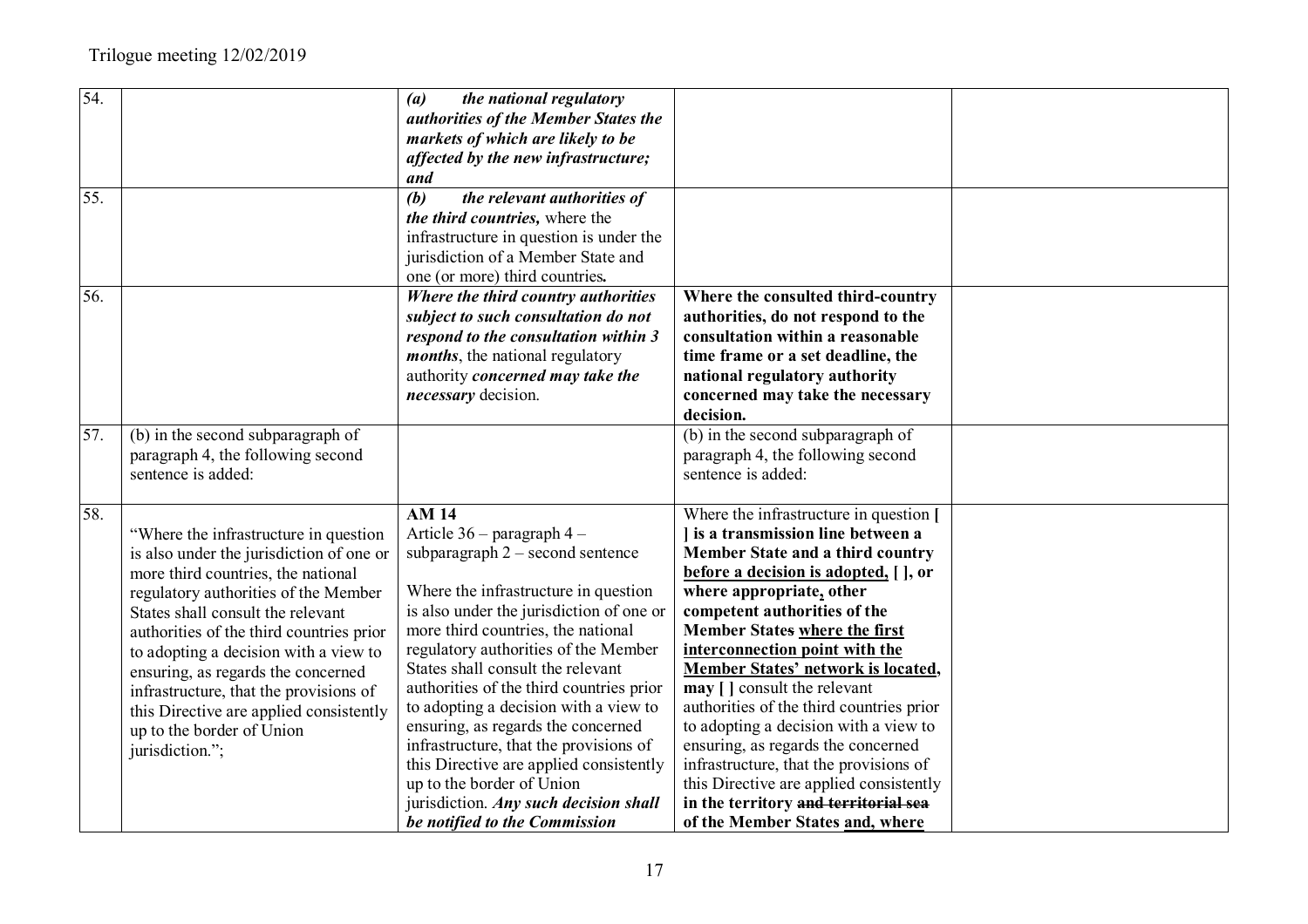|     | without delay, together with all       | applicable, in the territorial sea of |  |
|-----|----------------------------------------|---------------------------------------|--|
|     | information relevant thereto;          | the Member State [ ]. Where the       |  |
|     |                                        | consulted third-country authorities   |  |
|     |                                        | [ ] do not respond to the             |  |
|     |                                        | consultation within a reasonable      |  |
|     |                                        | time or a [ ] set deadline, the       |  |
|     |                                        | national regulatory authority         |  |
|     |                                        | concerned may take the necessary      |  |
|     |                                        | decision.                             |  |
| 59. | Where the third-country authorities    |                                       |  |
|     | subject to such consultation do not    |                                       |  |
|     | respond to the consultation within 3   |                                       |  |
|     | months, the national regulatory        |                                       |  |
|     | authority concerned may take the       |                                       |  |
| 60. | necessary decision.<br><b>AM15</b>     |                                       |  |
|     | Article 36 - paragraph 6 -             |                                       |  |
|     | subparagraph 2                         |                                       |  |
|     | paragraph 6 subparagraph 2<br>(ba)     |                                       |  |
|     | is replaced by the following:          |                                       |  |
|     |                                        |                                       |  |
|     | "In deciding to grant an exemption,    |                                       |  |
|     | consideration shall be given, on a     |                                       |  |
|     | case-by-case basis, to the need to     |                                       |  |
|     | impose conditions regarding the        |                                       |  |
|     | duration of the exemption and non-     |                                       |  |
|     | discriminatory access to the           |                                       |  |
|     | infrastructure. When deciding on       |                                       |  |
|     | those conditions, account shall, in    |                                       |  |
|     | particular, be taken of the additional |                                       |  |
|     | capacity to be built or the            |                                       |  |
|     | modification of existing capacity, the |                                       |  |
|     | time horizon of the project and        |                                       |  |
|     | national circumstances, as well as of  |                                       |  |
|     | the diversification and security of    |                                       |  |
|     | the supply of natural gas to and       |                                       |  |
|     | within the Union or any Member         |                                       |  |
|     | State."                                |                                       |  |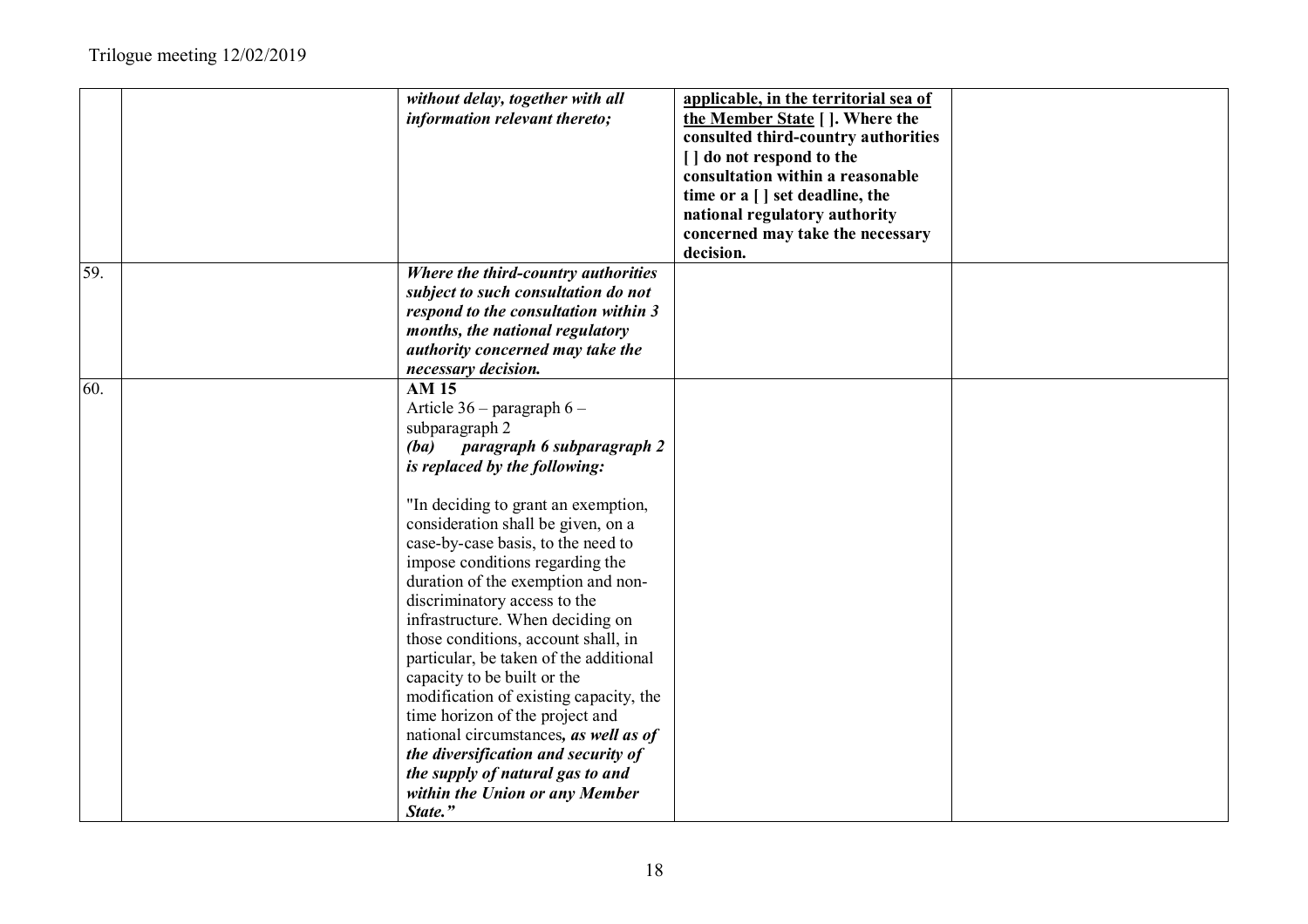| 61. | <b>AM 16</b>                                                                                                                                                                                                                                            |  |
|-----|---------------------------------------------------------------------------------------------------------------------------------------------------------------------------------------------------------------------------------------------------------|--|
|     | Article $36$ – paragraph $9$ –                                                                                                                                                                                                                          |  |
|     | subparagraph 1                                                                                                                                                                                                                                          |  |
|     | paragraph 9 subparagraph 1<br>(bb)                                                                                                                                                                                                                      |  |
|     | is replaced by the following:                                                                                                                                                                                                                           |  |
|     |                                                                                                                                                                                                                                                         |  |
|     | "Within a period of two months from                                                                                                                                                                                                                     |  |
|     | the day following the receipt of a                                                                                                                                                                                                                      |  |
|     | notification, the Commission may                                                                                                                                                                                                                        |  |
|     | take a decision requiring the                                                                                                                                                                                                                           |  |
|     | regulatory authority to amend or                                                                                                                                                                                                                        |  |
|     | withdraw the decision to grant an                                                                                                                                                                                                                       |  |
|     | exemption. When taking such a                                                                                                                                                                                                                           |  |
|     | decision concerning new gas                                                                                                                                                                                                                             |  |
|     | infrastructure leading to and from a                                                                                                                                                                                                                    |  |
|     | third country, the Commission shall                                                                                                                                                                                                                     |  |
|     | take into account any Union                                                                                                                                                                                                                             |  |
|     | restrictive measures, such as                                                                                                                                                                                                                           |  |
|     | economic sanctions, imposed on that                                                                                                                                                                                                                     |  |
|     | third country. The two-month period                                                                                                                                                                                                                     |  |
|     | may be extended by an additional                                                                                                                                                                                                                        |  |
|     | period of two months where further                                                                                                                                                                                                                      |  |
|     | information is sought by the                                                                                                                                                                                                                            |  |
|     |                                                                                                                                                                                                                                                         |  |
|     |                                                                                                                                                                                                                                                         |  |
|     |                                                                                                                                                                                                                                                         |  |
|     |                                                                                                                                                                                                                                                         |  |
|     |                                                                                                                                                                                                                                                         |  |
|     |                                                                                                                                                                                                                                                         |  |
|     |                                                                                                                                                                                                                                                         |  |
|     | Commission. That additional period<br>shall begin on the day following the<br>receipt of the complete information.<br>The initial two-month period may<br>also be extended with the consent of<br>both the Commission and the<br>regulatory authority." |  |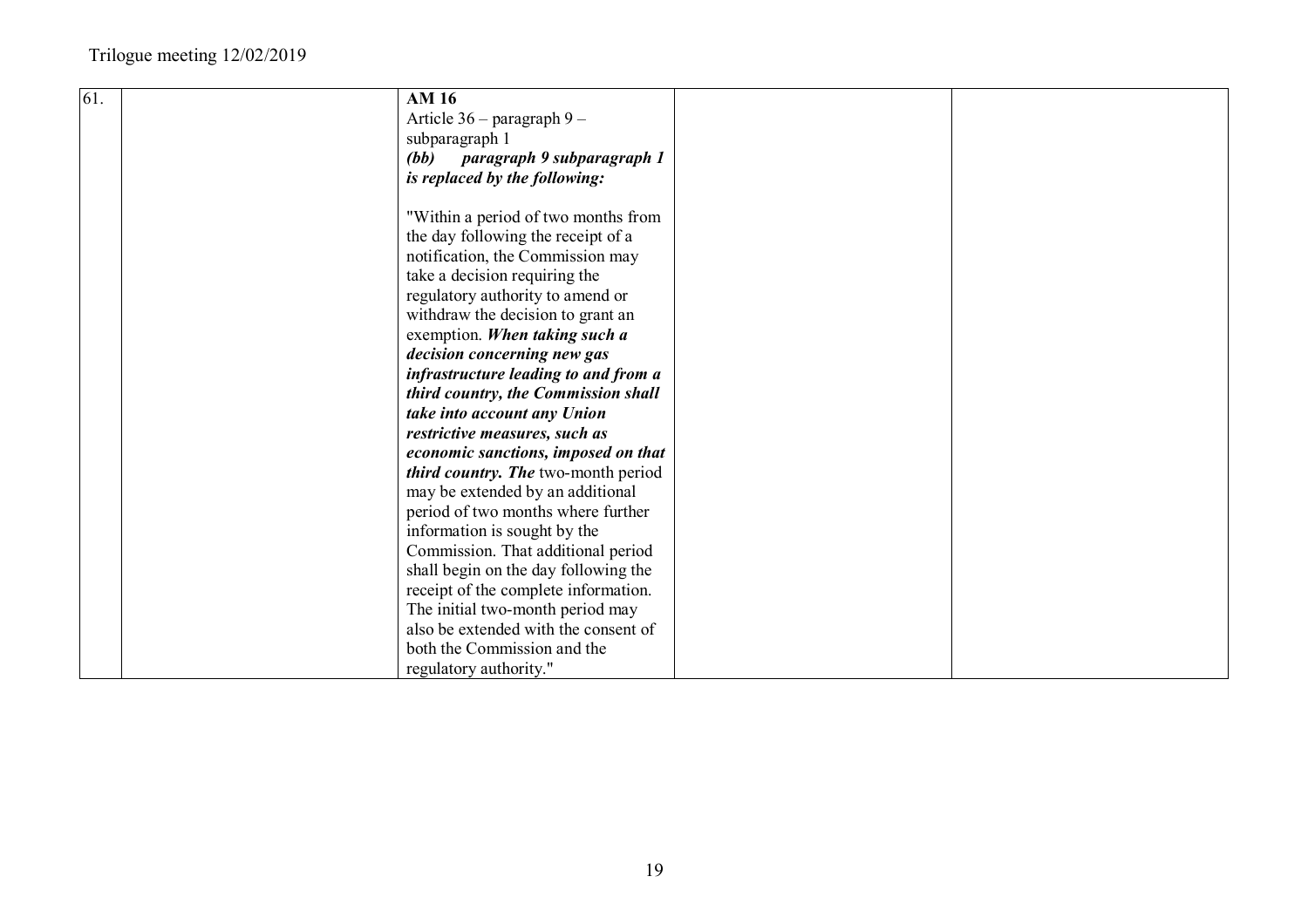| 62. | (5)<br>in Article 41 $(1)$ , point c) is<br>replaced by the following:                                                                                                                                                                                                                                                                                                                                                                             |                                                                                                                                                                                                                                                                                                                                                                                                                                                                      | (6) in Article 41 (1), point c) is<br>replaced by the following:                                                                                                                                                                                                                                                                                                                                                                                                                                                                                                                                                                                                                                                                                 |  |
|-----|----------------------------------------------------------------------------------------------------------------------------------------------------------------------------------------------------------------------------------------------------------------------------------------------------------------------------------------------------------------------------------------------------------------------------------------------------|----------------------------------------------------------------------------------------------------------------------------------------------------------------------------------------------------------------------------------------------------------------------------------------------------------------------------------------------------------------------------------------------------------------------------------------------------------------------|--------------------------------------------------------------------------------------------------------------------------------------------------------------------------------------------------------------------------------------------------------------------------------------------------------------------------------------------------------------------------------------------------------------------------------------------------------------------------------------------------------------------------------------------------------------------------------------------------------------------------------------------------------------------------------------------------------------------------------------------------|--|
| 63. | "(c) cooperating in regard to cross-<br>border issues with the regulatory<br>authority or authorities of the<br>Member States concerned and with<br>the Agency, as well as, for<br>infrastructure to and from third<br>countries, with the relevant<br>authorities of the third country<br>aiming at, as regards this<br>infrastructure, consistent application<br>of the provisions of this Directive up<br>to the border of Union jurisdiction;" |                                                                                                                                                                                                                                                                                                                                                                                                                                                                      | (c) cooperating in regard to cross-<br>border issues with the regulatory<br>authority or authorities of the<br>Member States concerned and with<br>the Agency $\lceil \cdot \rceil$ .<br>[ ]For infrastructure to and from third<br>country, the regulatory authority<br>of the Member State where the<br>first interconnection point with the<br><b>Member States' network is located</b><br>may cooperate with the relevant<br>authorities of the third country after<br>consulting the regulatory<br>authorities of other concerned<br>Member States, aiming at, as<br>regards this infrastructure, consistent<br>application of the provisions of this<br>Directive in the territory and<br>territorial sea of a-the Member<br>States $[]$ ; |  |
| 64. |                                                                                                                                                                                                                                                                                                                                                                                                                                                    | <b>AM17</b><br>Article $41$ – paragraph 8<br>in Article 41, paragraph 8 is<br>(6a)<br>replaced by the following:<br>8.<br>In fixing or approving the<br>tariffs or methodologies and the<br>balancing services, the regulatory<br>authorities shall ensure that<br>transmission and distribution system<br>operators are granted appropriate<br>incentive, over both the short and<br>long term, to increase efficiencies,<br>foster market integration and security |                                                                                                                                                                                                                                                                                                                                                                                                                                                                                                                                                                                                                                                                                                                                                  |  |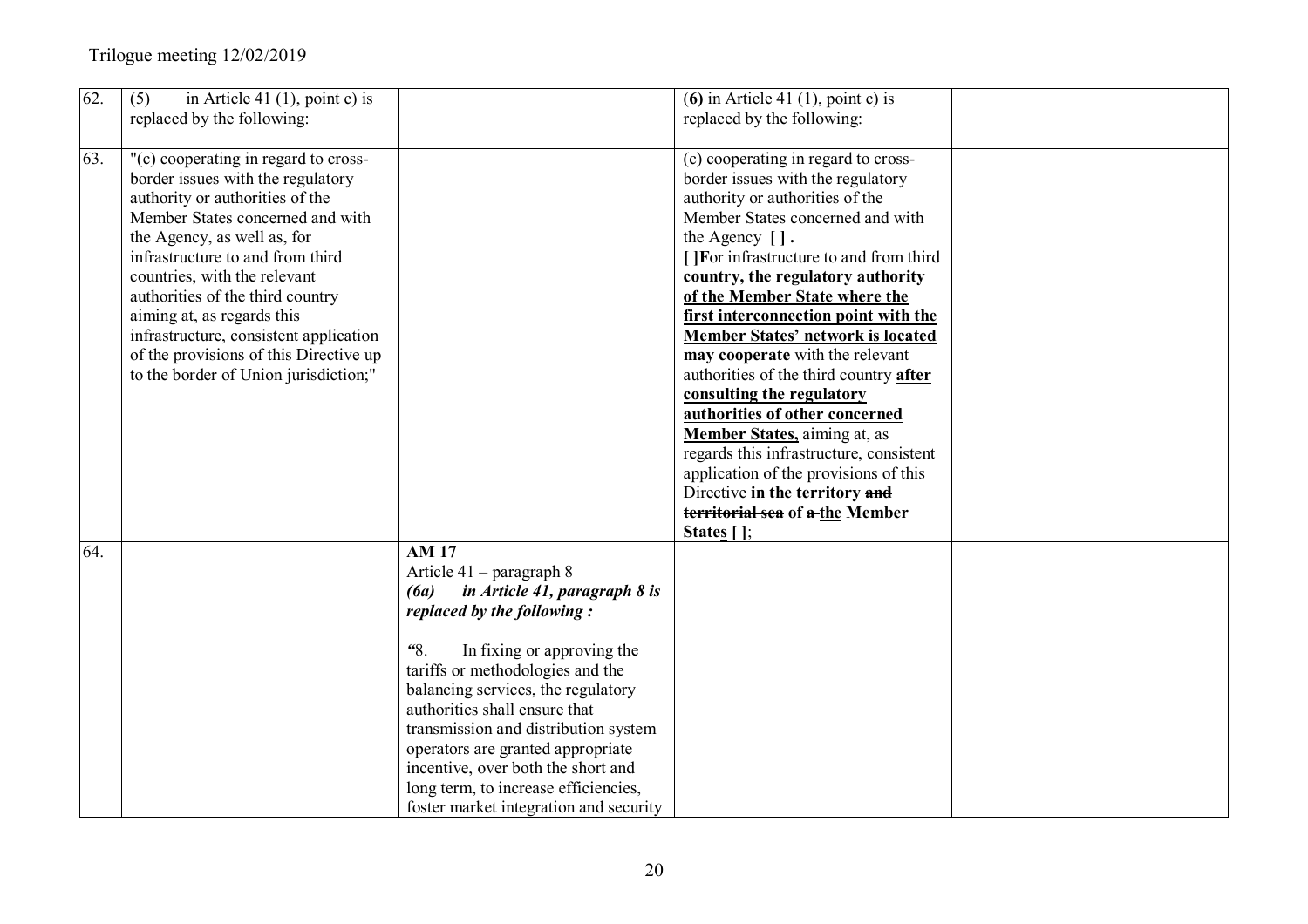|     |                                                                                                                                                                                                                                                                                                                                                                                        | of supply and support the related<br>research activities. As regards<br>infrastructure connecting a Member<br>State to a third country between the<br>border of the Union jurisdiction and<br>the first interconnection point with<br>the Union network, tariffs or<br>methodologies shall take into<br>account all costs of the project."                                                                                                    |                                                                                                                                                                                                                                                                                                                                                                                                                                                                                                      |  |
|-----|----------------------------------------------------------------------------------------------------------------------------------------------------------------------------------------------------------------------------------------------------------------------------------------------------------------------------------------------------------------------------------------|-----------------------------------------------------------------------------------------------------------------------------------------------------------------------------------------------------------------------------------------------------------------------------------------------------------------------------------------------------------------------------------------------------------------------------------------------|------------------------------------------------------------------------------------------------------------------------------------------------------------------------------------------------------------------------------------------------------------------------------------------------------------------------------------------------------------------------------------------------------------------------------------------------------------------------------------------------------|--|
| 65. | in Article 42, the following<br>(6)<br>paragraph 6 is added:                                                                                                                                                                                                                                                                                                                           |                                                                                                                                                                                                                                                                                                                                                                                                                                               | (7) in Article 42, the following<br>paragraph 6 is added:                                                                                                                                                                                                                                                                                                                                                                                                                                            |  |
| 66. | "6. Regulatory authorities shall<br>consult and cooperate with the<br>relevant authorities of third countries<br>in relation to the operation of gas<br>pipelines to and from third countries<br>with a view to ensuring, as regards<br>the concerned infrastructure, that the<br>provisions of this Directive are<br>applied consistently up to the border<br>of Union jurisdiction." | <b>AM18</b><br>Article $1$ – paragraph $1$ – point<br>Regulatory authorities shall<br>6.<br>consult and cooperate with the<br>relevant authorities of third countries<br>in relation to the operation of gas<br>pipelines to and from third countries<br>with a view to ensuring, as regards<br>the concerned infrastructure, that the<br>provisions of this Directive are<br>applied consistently up to the border<br>of Union jurisdiction. | 6. Regulatory authorities, or where<br>appropriate other competent<br>authorities, may [] consult and<br>cooperate with the relevant<br>authorities of third countries in<br>relation to the operation of gas []<br>infrastructure to and from third<br>countries with a view to ensuring, as<br>regards the concerned infrastructure,<br>that the provisions of this Directive<br>are applied consistently $\vert \cdot \vert$ in the<br>territory and territorial sea of a<br><b>Member State.</b> |  |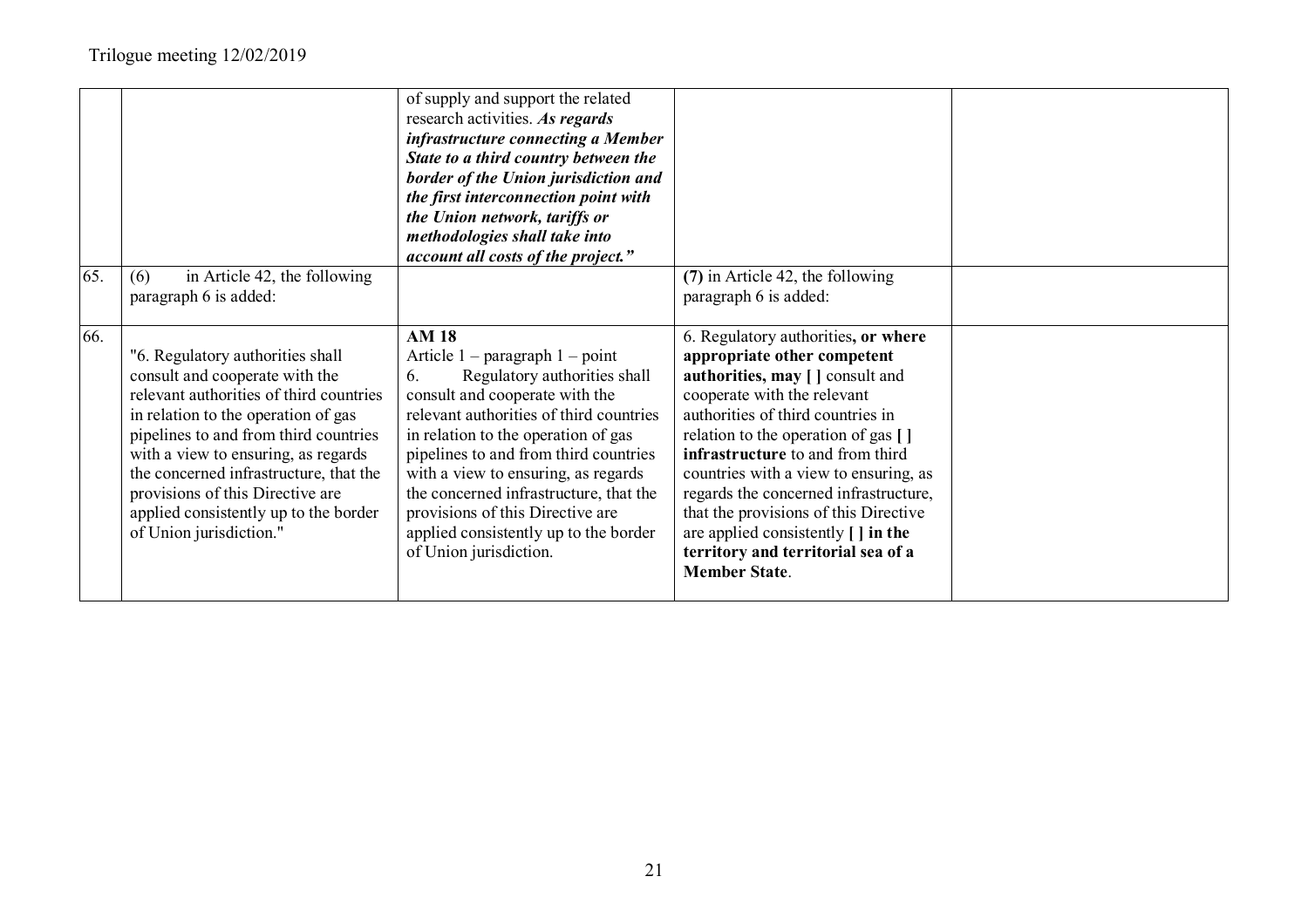| 67.<br>68. |                                                              | Where the third-country authorities<br>subject to such consultation do not<br>respond to the consultation within 3<br>months, the national regulatory<br>authorities concerned may take the<br>necessary decision. | (8) New Article 48a is added:                                                                                                                                                                                                                                                                                                                                                                                                                                            |  |
|------------|--------------------------------------------------------------|--------------------------------------------------------------------------------------------------------------------------------------------------------------------------------------------------------------------|--------------------------------------------------------------------------------------------------------------------------------------------------------------------------------------------------------------------------------------------------------------------------------------------------------------------------------------------------------------------------------------------------------------------------------------------------------------------------|--|
| 69.        |                                                              |                                                                                                                                                                                                                    | Article 48a (new)<br>Technical agreements regarding the<br>operation of transmission lines                                                                                                                                                                                                                                                                                                                                                                               |  |
| 70.        |                                                              |                                                                                                                                                                                                                    | This Directive does not affect the<br>freedom of transmission system<br>operators or other economic<br>operators to maintain in force or to<br>conclude technical agreements on<br>issues concerning the operation of<br>transmission lines between a<br>Member State and a third country,<br>insofar as these agreements are<br>compatible with Union law and<br>relevant decisions of the national<br>regulatory authorities of the<br><b>Member States concerned.</b> |  |
| 71.        | in Article 49, the following<br>(7)<br>paragraph 9 is added: |                                                                                                                                                                                                                    | From paragraph 9 of<br>(9)<br>Article 49, a new Article 49a is<br>created entitled:<br>Derogations in relation to<br>transmission lines to and from third<br>countries                                                                                                                                                                                                                                                                                                   |  |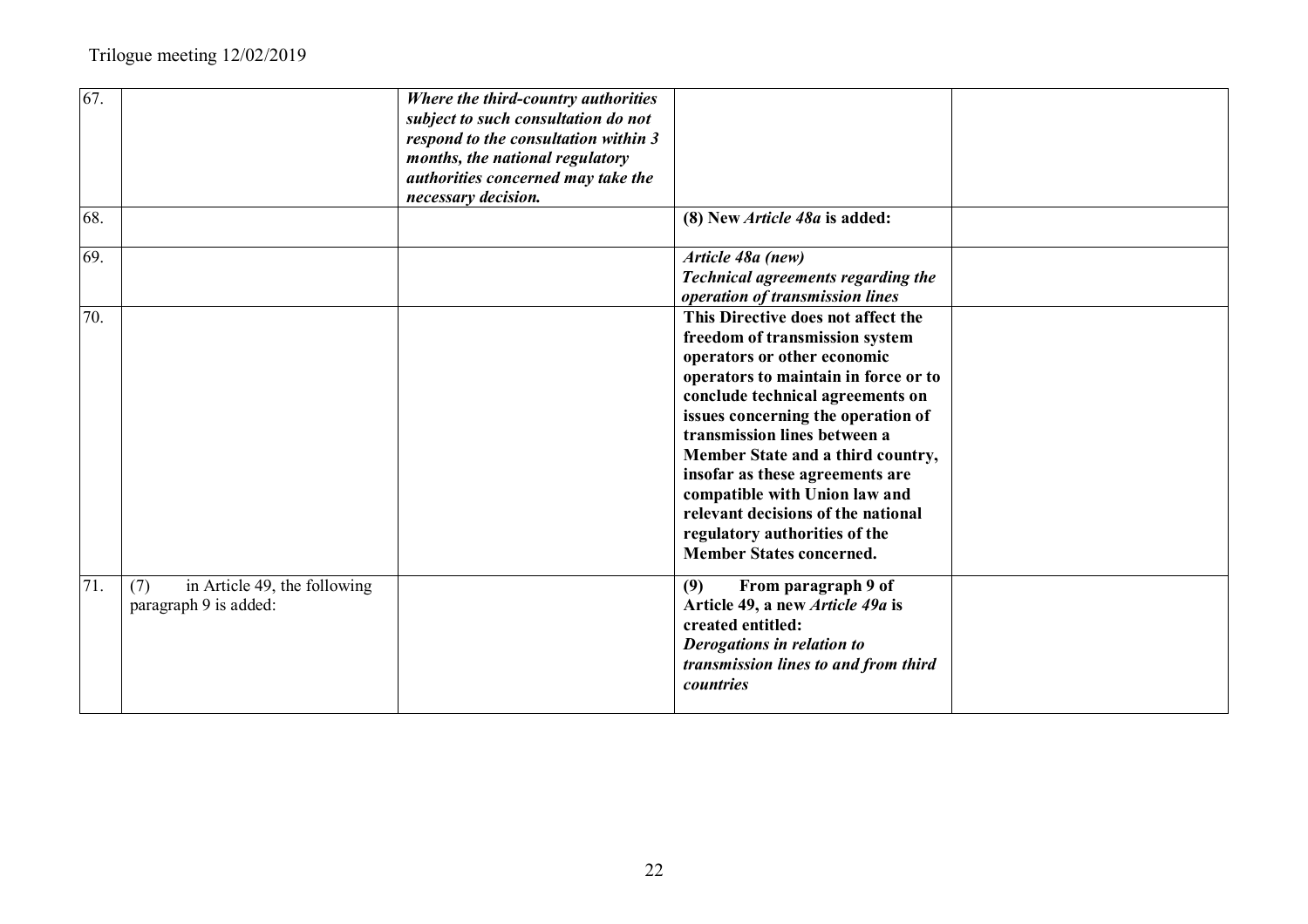| 72. |                                           |                                              | Article 49a (new)                                   |  |
|-----|-------------------------------------------|----------------------------------------------|-----------------------------------------------------|--|
|     |                                           |                                              | Derogations in relation to                          |  |
|     |                                           |                                              | transmission lines to and from third                |  |
|     |                                           |                                              | countries                                           |  |
|     |                                           |                                              |                                                     |  |
| 73. |                                           | <b>AM 19</b>                                 | [ ]In respect of gas [ ] transmission               |  |
|     | "In respect of gas pipelines to and       | Article 49 – paragraph 9 –                   | lines between a Member State and                    |  |
|     | from third countries completed            | subparagraph 1                               | a third country [ ] completed before                |  |
|     | before [PO: date of entry into force of   | In respect of gas pipelines to and           | [PO: date of entry into force of this               |  |
|     | this Directive], Member States may        | from third countries completed               | Directive], the Member States where                 |  |
|     | decide to derogate from Articles 9,       | before [PO: date of <i>adoption</i> of this  | the first connection point of the                   |  |
|     | 10, 11 and 32 and Article $41(6)$ , $(8)$ | <i>proposal</i> ], Member States, after the  | said transmission line with a                       |  |
|     | and $(10)$ for the sections of such       | recommendation from the                      | <b>Member State's network is located</b>            |  |
|     | pipelines between the border of           | Commission, may decide to                    | may decide, [ ], to derogate from                   |  |
|     | Union jurisdiction and the first          | <i>temporarily</i> derogate from Articles 9, | Articles 9, 10, 11 and 32 and Article               |  |
|     | interconnection point, provided that      | 10, 11 and 32 and Article $41(6)$ , $(8)$    | $41(6)$ , (8) and (10) for the sections of          |  |
|     | the derogation would not be               | and $(10)$ for the sections of such          | such [] gas transmission line                       |  |
|     | detrimental to competition on or the      | pipelines between the border of              | located in its territory and                        |  |
|     | effective functioning of the internal     | Union jurisdiction and the first             | territorial sea, [], for objective                  |  |
|     | market in natural gas in the Union, or    | interconnection point, provided that         | reasons duly justified, such as                     |  |
|     | the security of supply in the Union.      | the derogation would not be                  | enabling the recovery of the                        |  |
|     |                                           | detrimental to competition on or the         | investment made or due to reasons                   |  |
|     |                                           | effective functioning of the internal        | of security of supply, provided that                |  |
|     |                                           | market in natural gas in the Union, or       | the derogation would not []                         |  |
|     |                                           | the security of supply in the Union.         | negatively affect in significant way                |  |
|     |                                           | Any such draft derogation shall be           | competition in the Union $\vert \cdot \vert$ or the |  |
|     |                                           | notified to the Commission, to the           | effective functioning of the internal               |  |
|     |                                           | <b>Gas Coordination Group and to the</b>     | market in natural gas in the Union, or              |  |
|     |                                           | Agency without delay, together with          | the security of supply in the Union [               |  |
|     |                                           | all the information relevant thereto,        | $\cdot$                                             |  |
|     |                                           | and with a detailed analysis of the          |                                                     |  |
|     |                                           | effect of the derogation and the gas         |                                                     |  |
|     |                                           | pipeline on the internal market in           |                                                     |  |
|     |                                           | natural gas and the security of              |                                                     |  |
|     |                                           | supply in the Union. Within a period         |                                                     |  |
|     |                                           | of three months from the day                 |                                                     |  |
|     |                                           | following the receipt of such                |                                                     |  |
|     |                                           |                                              |                                                     |  |
|     |                                           | notification, the Commission shall           |                                                     |  |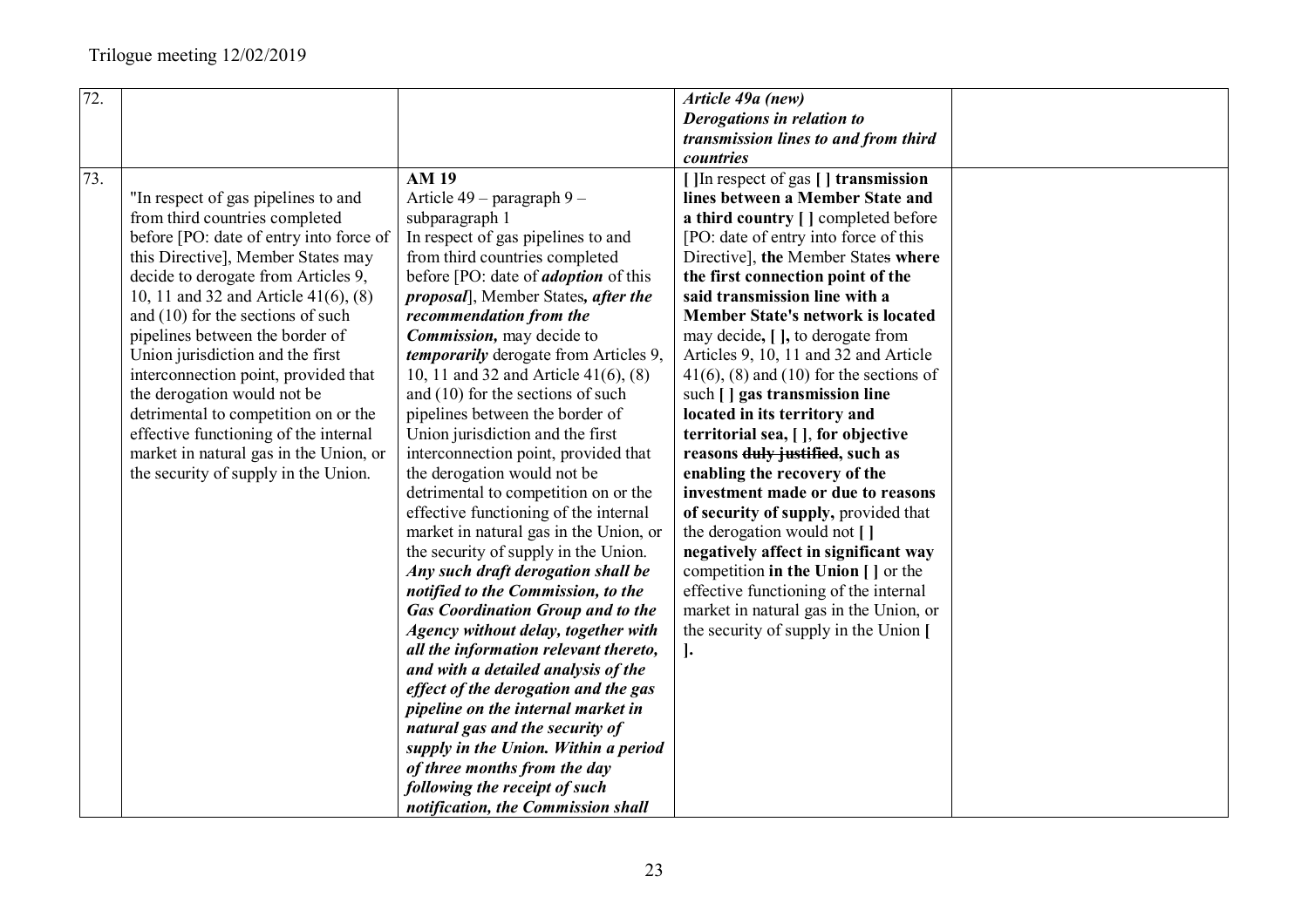| issue a recommendation on the             |  |
|-------------------------------------------|--|
| compliance of the derogation with         |  |
| applicable rules on competition,          |  |
| effective market functioning,             |  |
| security of supply in the Union and       |  |
| with the relevant Union energy            |  |
| policy principles and core objectives,    |  |
| including those of the Energy             |  |
| <b>Union. For cases with particularly</b> |  |
| complex characteristics, the              |  |
| Commission may extend the period          |  |
| referred to in this paragraph by 3        |  |
| additional months. The Gas                |  |
| <b>Coordination Group and the Agency</b>  |  |
| may submit their observations to the      |  |
| Commission regarding the                  |  |
| compliance of the draft derogation        |  |
| with the principles outlined in this      |  |
| <b>Article. The Commission shall</b>      |  |
| <i>immediately make the</i>               |  |
| recommendation public. The                |  |
| <b>Member States concerned shall take</b> |  |
| utmost account of the Commission's        |  |
| recommendation. Where the                 |  |
| <b>Member State concerned deviates</b>    |  |
| from the Commission's                     |  |
| recommendation, that Member State         |  |
| shall provide a well-substantiated        |  |
| justification, based on reliable data     |  |
| and objective criteria and make such      |  |
| justification public. In no event shall   |  |
| a derogation be given before the          |  |
| <b>Commission issues the</b>              |  |
| recommendation or before the time         |  |
| limit for issuing of such                 |  |
| recommendation expires.                   |  |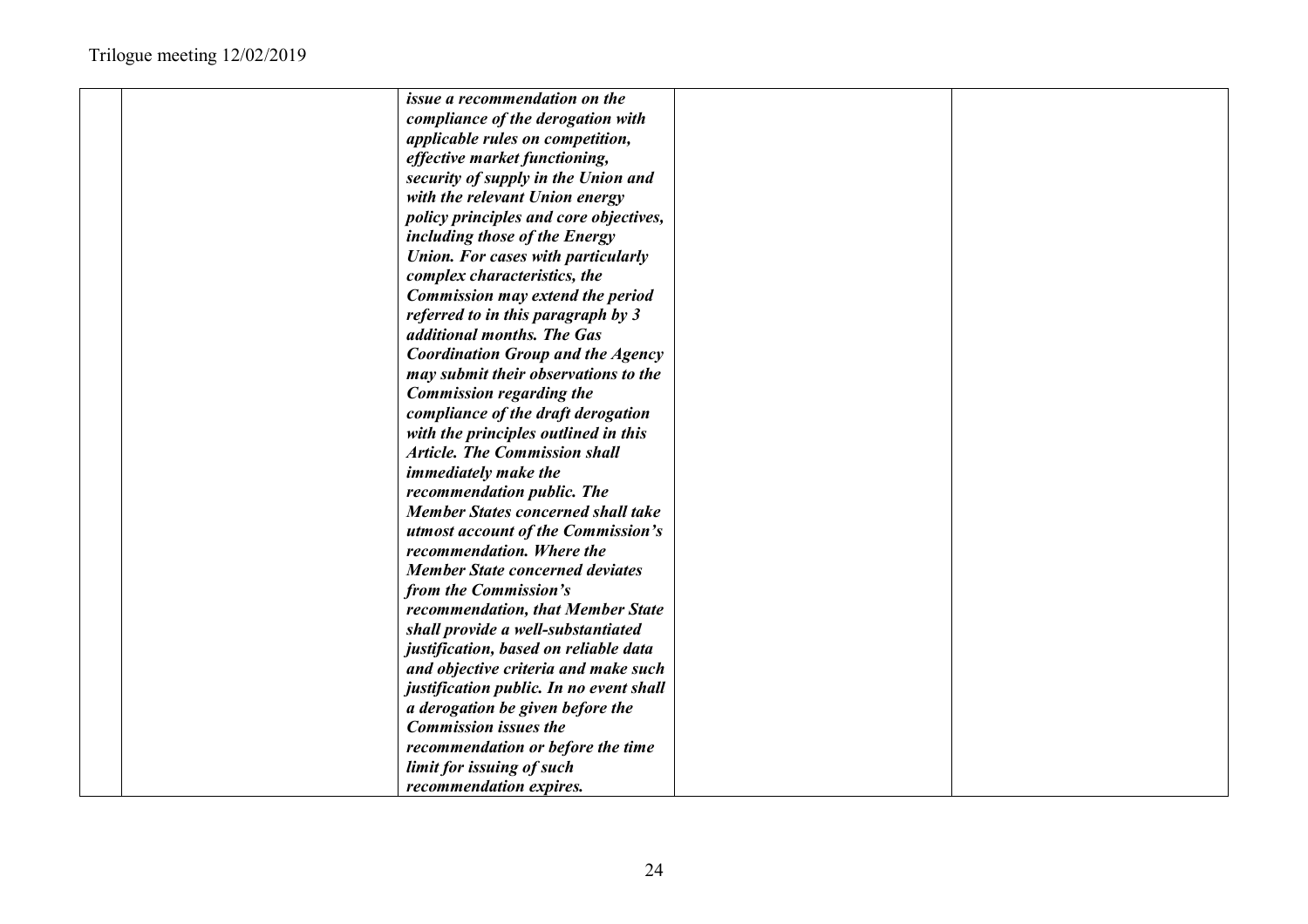| 74. | The derogation shall be limited in<br>time and may be subject to conditions<br>which contribute to the achievement<br>of the above conditions.                                                                                                             | AM <sub>20</sub><br>Article 49 – paragraph 9 –<br>subparagraph 2<br>The derogation shall be limited in<br>time and <i>shall</i> be subject to<br>conditions which contribute to the<br>achievement of the above conditions.                                                                                                                                                                                                                                                                                                                                                                                                                                                                                                                                                                   | The derogation shall be limited in<br>time up to 20 years based on<br>objective justification, renewable if<br>justified and may be subject to<br>conditions which contribute to the<br>achievement of the above conditions.                                                                                                                                                                                               |  |
|-----|------------------------------------------------------------------------------------------------------------------------------------------------------------------------------------------------------------------------------------------------------------|-----------------------------------------------------------------------------------------------------------------------------------------------------------------------------------------------------------------------------------------------------------------------------------------------------------------------------------------------------------------------------------------------------------------------------------------------------------------------------------------------------------------------------------------------------------------------------------------------------------------------------------------------------------------------------------------------------------------------------------------------------------------------------------------------|----------------------------------------------------------------------------------------------------------------------------------------------------------------------------------------------------------------------------------------------------------------------------------------------------------------------------------------------------------------------------------------------------------------------------|--|
| 75. |                                                                                                                                                                                                                                                            |                                                                                                                                                                                                                                                                                                                                                                                                                                                                                                                                                                                                                                                                                                                                                                                               | This derogation shall not apply to<br>gas transmission lines between a<br>Member State and a third country<br>which has the obligation to<br>transpose and effectively<br>implement this Directive in its legal<br>order under an agreement<br>concluded with the European<br>Union.                                                                                                                                       |  |
| 76. | Where the gas pipeline in question is<br>located in the jurisdiction of more<br>than one Member State, the Member<br>State in the jurisdiction of which the<br>first interconnection point is located<br>shall decide on a derogation for the<br>pipeline. | $\overline{AM21}$<br>Article 49 - paragraph 9 -<br>subparagraph 3<br>Where the gas pipeline in question is<br>located in the jurisdiction of more<br>than one Member State, the Member<br>State in the jurisdiction of which the<br>first <i>physical exit</i> point <i>from the</i><br><i>interconnector</i> is located shall decide<br>on a derogation for the pipeline.<br>Before granting such a derogation,<br>the Member State in the jurisdiction<br>of which the first interconnection<br>point is located shall consult the<br><b>Member States with which this</b><br><b>Member State's infrastructure is</b><br>connected, and shall provide those<br><b>Member States with all relevant</b><br>information, and shall take the<br>opinion of those Member States into<br>account. | Where the gas transmission line [ ] in<br>question is located in the territory of<br>more than one Member State, the<br>Member State in the [ ] territory of<br>which the first [ ] connection point<br>with the Member States' network is<br>located shall decide on a derogation<br>for the $\lceil \cdot \rceil$ gas transmission line $\lceil \cdot \rceil$<br>after consultation with all<br>concerned Member States. |  |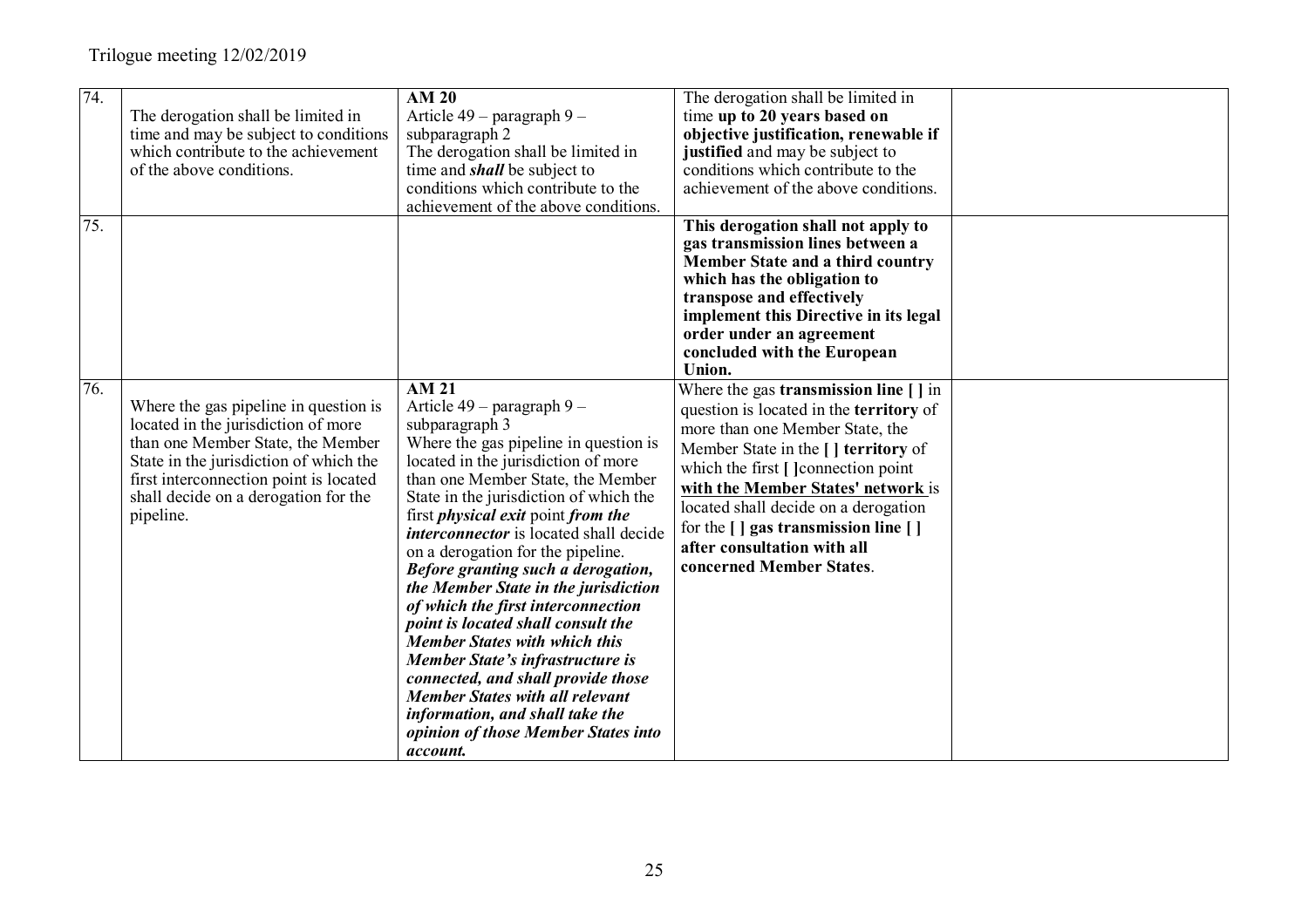| 77. | Member States shall publish any      | Member States shall publish any              |
|-----|--------------------------------------|----------------------------------------------|
|     | decision on a derogation in          | decision on a derogation in                  |
|     | accordance with this paragraph       | accordance with this paragraph               |
|     | within one year after the entry into | within one year after the entry into         |
|     | force of this Directive."            | force of this Directive.                     |
| 78. |                                      | (10) New <i>Article 49aa</i> is added:       |
| 79. |                                      | Article 49 aa (new)                          |
|     |                                      | <b>Empowerment procedure</b>                 |
| 80. |                                      | Without prejudice to other<br>$\mathbf{0}$ . |
|     |                                      | obligations under Union law, and             |
|     |                                      | to the respective competencies of            |
|     |                                      | the Union and its Member States,             |
|     |                                      | existing agreements between a                |
|     |                                      | Member State and a third country             |
|     |                                      | on the operation of a transmission           |
|     |                                      | line may be maintained in force              |
|     |                                      | until another agreement between              |
|     |                                      | the Union and the same third                 |
|     |                                      | country enters into force or the             |
|     |                                      | procedure under the following                |
|     |                                      | paragraphs applies.                          |
|     |                                      |                                              |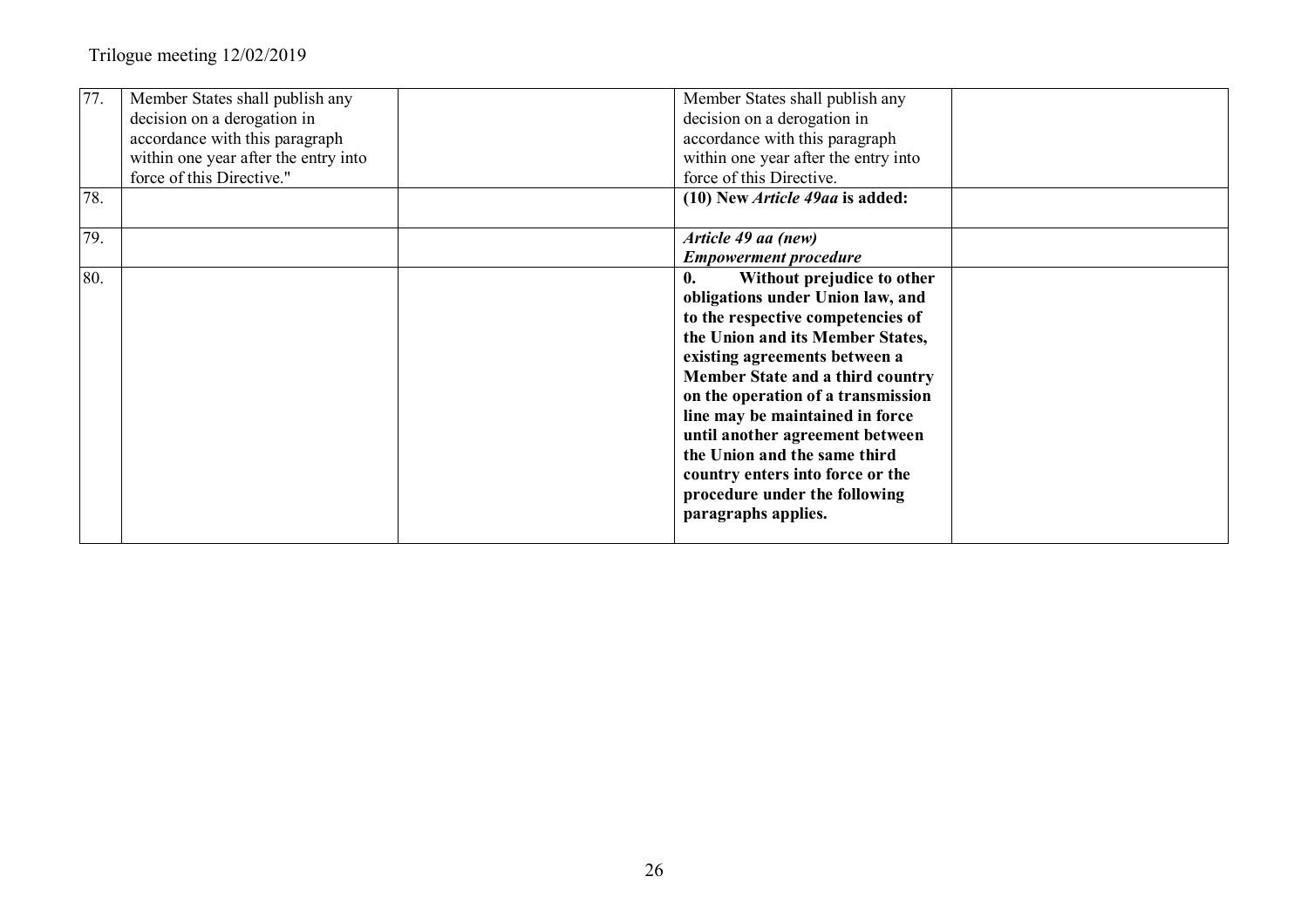| 81. |  | 01.<br>Without prejudice to the        |  |
|-----|--|----------------------------------------|--|
|     |  | respective competencies of the         |  |
|     |  | <b>Union and its Member States,</b>    |  |
|     |  | where a Member State intends to        |  |
|     |  | enter into negotiations with a third   |  |
|     |  | country in order to amend, extend,     |  |
|     |  | adapt, renew or conclude an            |  |
|     |  | agreement on the operation of a        |  |
|     |  | transmission line with a third         |  |
|     |  | country concerning matters falling,    |  |
|     |  | entirely or partly, within the scope   |  |
|     |  | of this Directive, it shall notify the |  |
|     |  | <b>Commission of its intention in</b>  |  |
|     |  | writing.                               |  |
|     |  |                                        |  |
|     |  | The notification shall include         |  |
|     |  | relevant documentation and an          |  |
|     |  | indication of the provisions to be     |  |
|     |  | addressed in the negotiations or to    |  |
|     |  | be negotiated, the objectives of the   |  |
|     |  | negotiations and any other relevant    |  |
|     |  | information and shall be               |  |
|     |  | transmitted to the Commission at       |  |
|     |  | least 5 months before the intended     |  |
|     |  | start of negotiations.                 |  |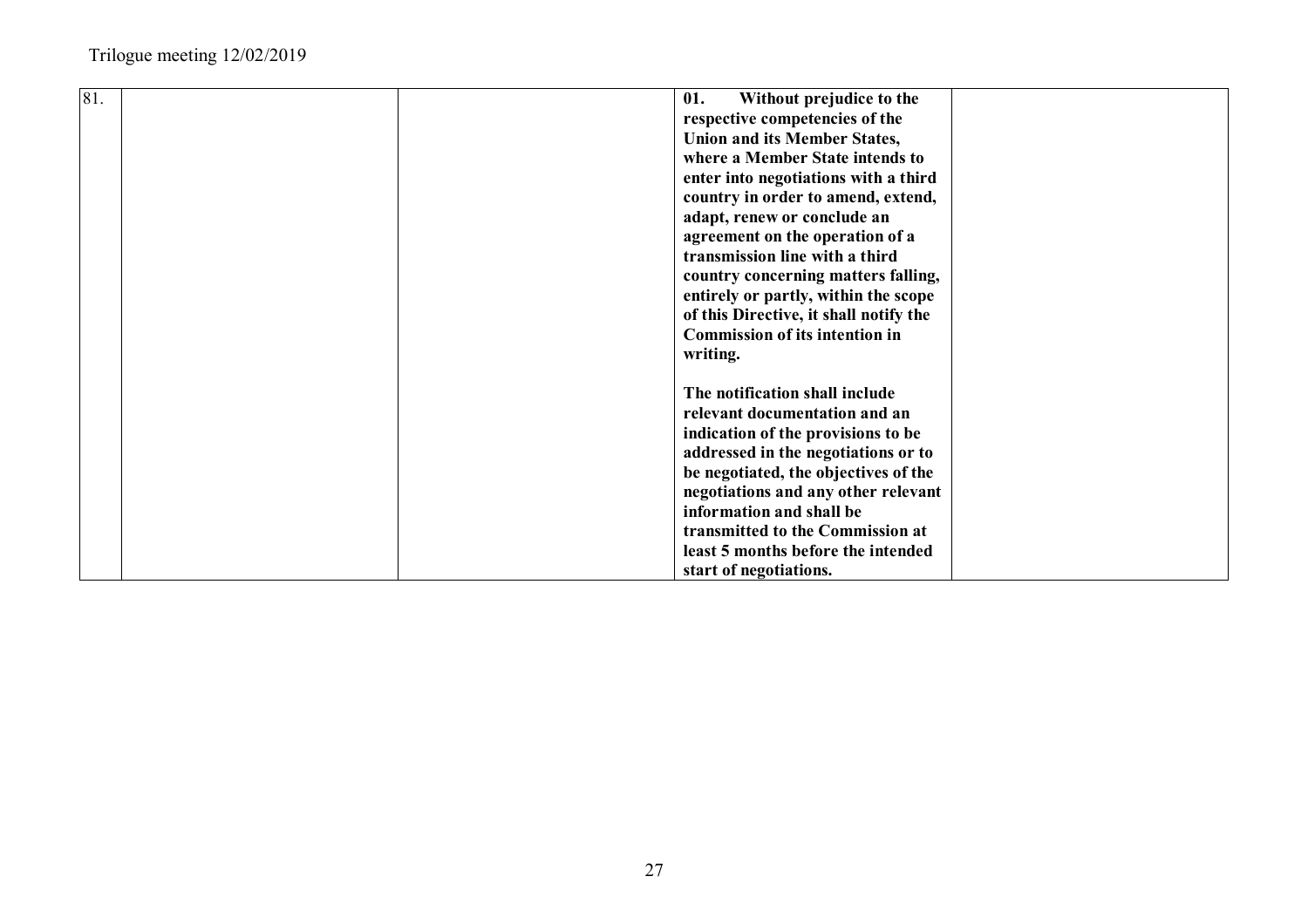| 82. |  | Further to a notification             |  |
|-----|--|---------------------------------------|--|
|     |  | pursuant to paragraph 01, the         |  |
|     |  | <b>Commission shall authorise the</b> |  |
|     |  | <b>Member State to open formal</b>    |  |
|     |  | negotiations with a third country     |  |
|     |  | for the part which may affect         |  |
|     |  | Union common rules unless it          |  |
|     |  | considers that the opening of such    |  |
|     |  | negotiations would:                   |  |
| 83. |  | be in conflict with Union<br>a)       |  |
|     |  | law other than the incompatibilities  |  |
|     |  | arising from the allocation of        |  |
|     |  | competences between the Union         |  |
|     |  | and its Member States;                |  |
| 84. |  | be detrimental to the<br>$\mathbf{b}$ |  |
|     |  | functioning of the internal gas       |  |
|     |  | market, competition or security of    |  |
|     |  | supply in a Member State or the       |  |
|     |  | Union;                                |  |
|     |  |                                       |  |
| 85. |  | undermine the objectives of<br>c)     |  |
|     |  | pending negotiations of               |  |
|     |  | intergovernmental agreements by       |  |
|     |  |                                       |  |
|     |  | the Union with a third country;       |  |
| 86. |  |                                       |  |
|     |  | d)<br>be discriminatory.              |  |
|     |  |                                       |  |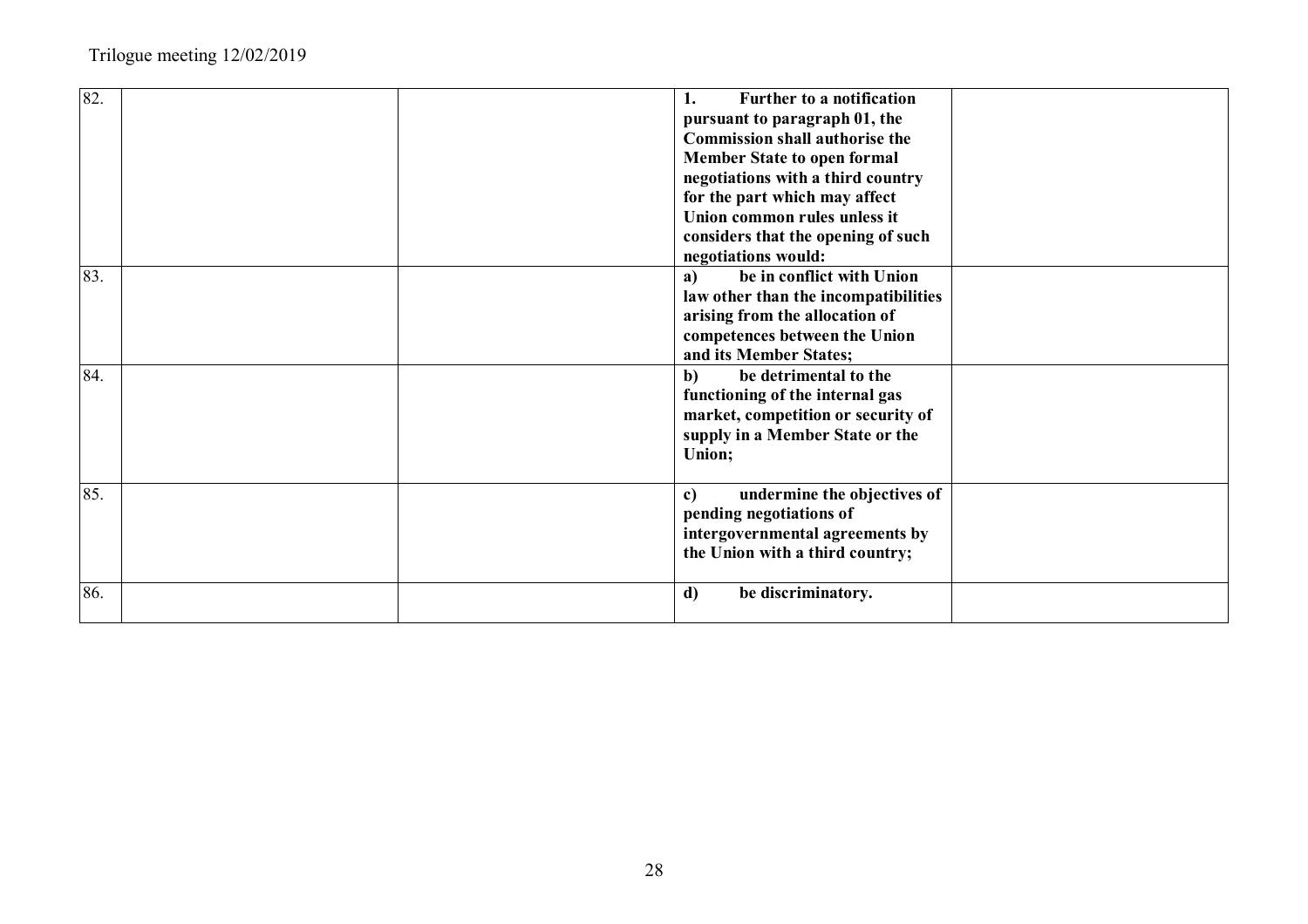| 87. | 1bis.<br>Without prejudice to the      |  |
|-----|----------------------------------------|--|
|     | the Commission<br>shall<br>above,      |  |
|     | authorise the Member State to          |  |
|     | open such negotiations in case the     |  |
|     | intended agreement concerns a          |  |
|     | transmission line that contributes     |  |
|     | to the diversification of gas supplies |  |
|     | through new gas sources.               |  |
| 88. | The Commission shall<br>2.             |  |
|     | adopt such authorisation decisions     |  |
|     | or decisions on refusal to authorise   |  |
|     | a Member State to amend, extend,       |  |
|     | adapt or renew or conclude an          |  |
|     | agreement with a third country         |  |
|     | within 90 days of receipt of the       |  |
|     | notification referred to in            |  |
|     |                                        |  |
| 89. | paragraph 01.                          |  |
|     | In the event that the<br>2a.           |  |
|     | Commission does not grant an           |  |
|     | authorisation pursuant to              |  |
|     | paragraph 1, it shall inform the       |  |
|     | <b>Member State concerned thereof</b>  |  |
|     | and state the reasons.                 |  |
| 90. | <b>Where additional</b><br>2aa.        |  |
|     | information is needed to take a        |  |
|     | decision, the 90-day period shall      |  |
|     | run from the date of receipt of the    |  |
|     | additional information. [The           |  |
|     | decision shall be adopted in           |  |
|     | accordance with the advisory           |  |
|     | procedure referred to in Article 4     |  |
|     | of Regulation 182/2011].               |  |
|     |                                        |  |
|     |                                        |  |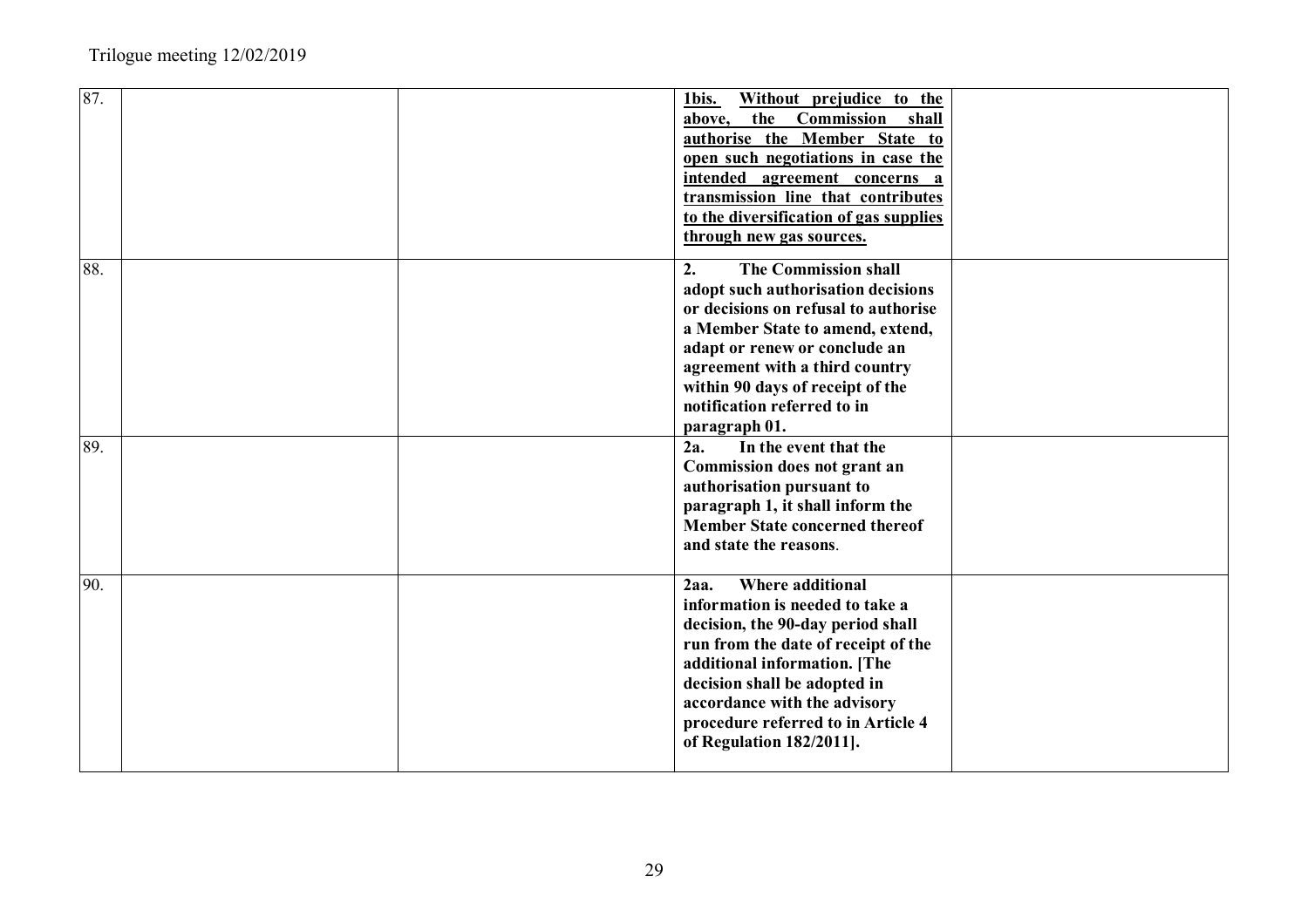| 91.  | The Commission may<br>3.<br>propose guidance and may request<br>the inclusion of particular clauses<br>in the envisaged agreement in<br>order to ensure compatibility with<br>Union legislation.                                                                                                               |
|------|----------------------------------------------------------------------------------------------------------------------------------------------------------------------------------------------------------------------------------------------------------------------------------------------------------------|
| 192. | The Commission shall be<br>4.<br>kept informed of the progress and<br>results of the negotiations to<br>amend, extend, adapt, renew or to<br>conclude agreement throughout the<br>different stages and may request to<br>participate in the negotiations<br>between the Member State and the<br>third country. |
| 93.  | The Commission shall<br>5.<br>inform the European Parliament<br>and the Council about the decisions<br>taken pursuant to paragraph 1.                                                                                                                                                                          |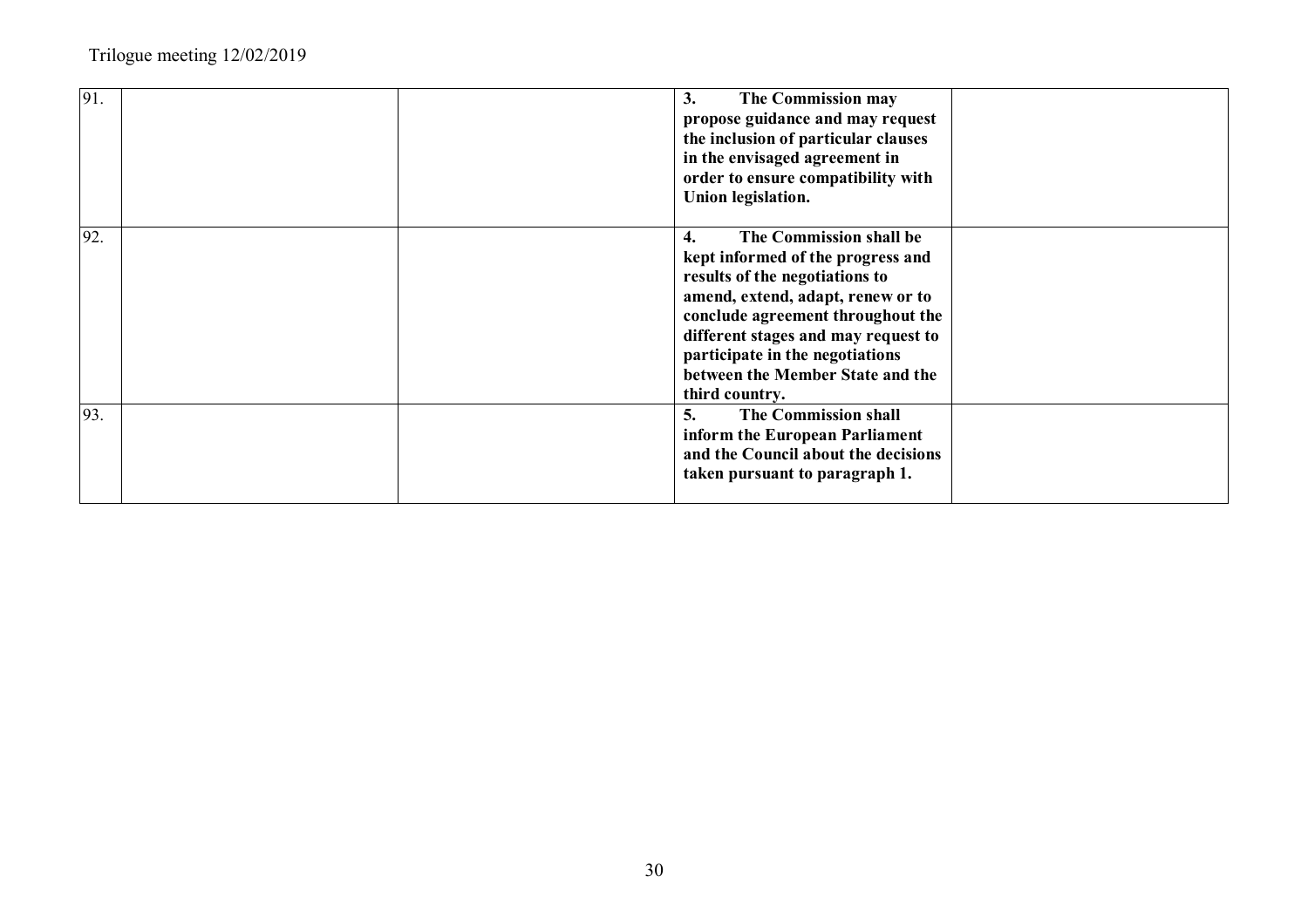| 94. | Article 2                                                                                                                                                                                                                                                                                                           |                                                                                                                                                                                                                                                                                                                                                                            |                                                                                                                                                                                                                                                                                                                                                                                                 |  |
|-----|---------------------------------------------------------------------------------------------------------------------------------------------------------------------------------------------------------------------------------------------------------------------------------------------------------------------|----------------------------------------------------------------------------------------------------------------------------------------------------------------------------------------------------------------------------------------------------------------------------------------------------------------------------------------------------------------------------|-------------------------------------------------------------------------------------------------------------------------------------------------------------------------------------------------------------------------------------------------------------------------------------------------------------------------------------------------------------------------------------------------|--|
| 95. | Member States shall bring<br>1.<br>into force the laws, regulations and<br>administrative provisions necessary<br>to comply with this Directive by [PO:<br>one year after the date of entry into<br>force] at the latest. They shall<br>forthwith communicate to the<br>Commission the text of those<br>provisions. | <b>AM 22</b><br>1. Member States shall bring into<br>force the laws, regulations and<br>administrative provisions necessary<br>to comply with this Directive by [PO:<br>three months after the date of entry<br>into force of this amending<br><b>Directive</b> ] at the latest. They shall<br>forthwith communicate to the<br>Commission the text of those<br>provisions. | Member States shall bring<br>1.<br>into force the laws, regulations and<br>administrative provisions necessary<br>to comply with this Directive by [PO:<br>one year after the date of entry into<br>force] at the latest, without<br>prejudice to possible derogations<br>according to article 49(9). They<br>shall forthwith communicate to the<br>Commission the text of those<br>provisions. |  |
| 96. | When Member States adopt those<br>provisions, they shall contain a<br>reference to this Directive or be<br>accompanied by such a reference on<br>the occasion of their official<br>publication. Member States shall<br>determine how such reference is to be<br>made.                                               |                                                                                                                                                                                                                                                                                                                                                                            | When Member States adopt those<br>provisions, they shall contain a<br>reference to this Directive or be<br>accompanied by such a reference on<br>the occasion of their official<br>publication. Member States shall<br>determine how such reference is to be<br>made.                                                                                                                           |  |
| 97. |                                                                                                                                                                                                                                                                                                                     |                                                                                                                                                                                                                                                                                                                                                                            | By way of derogation from the first<br>subparagraph of paragraph 1 of<br>this article, landlocked Member<br>States which have no geographical<br>border with third countries and no<br>transmission lines with third<br>countries, shall not be obliged to<br>bring into force measures which<br>are necessary to comply with this<br>directive.                                                |  |